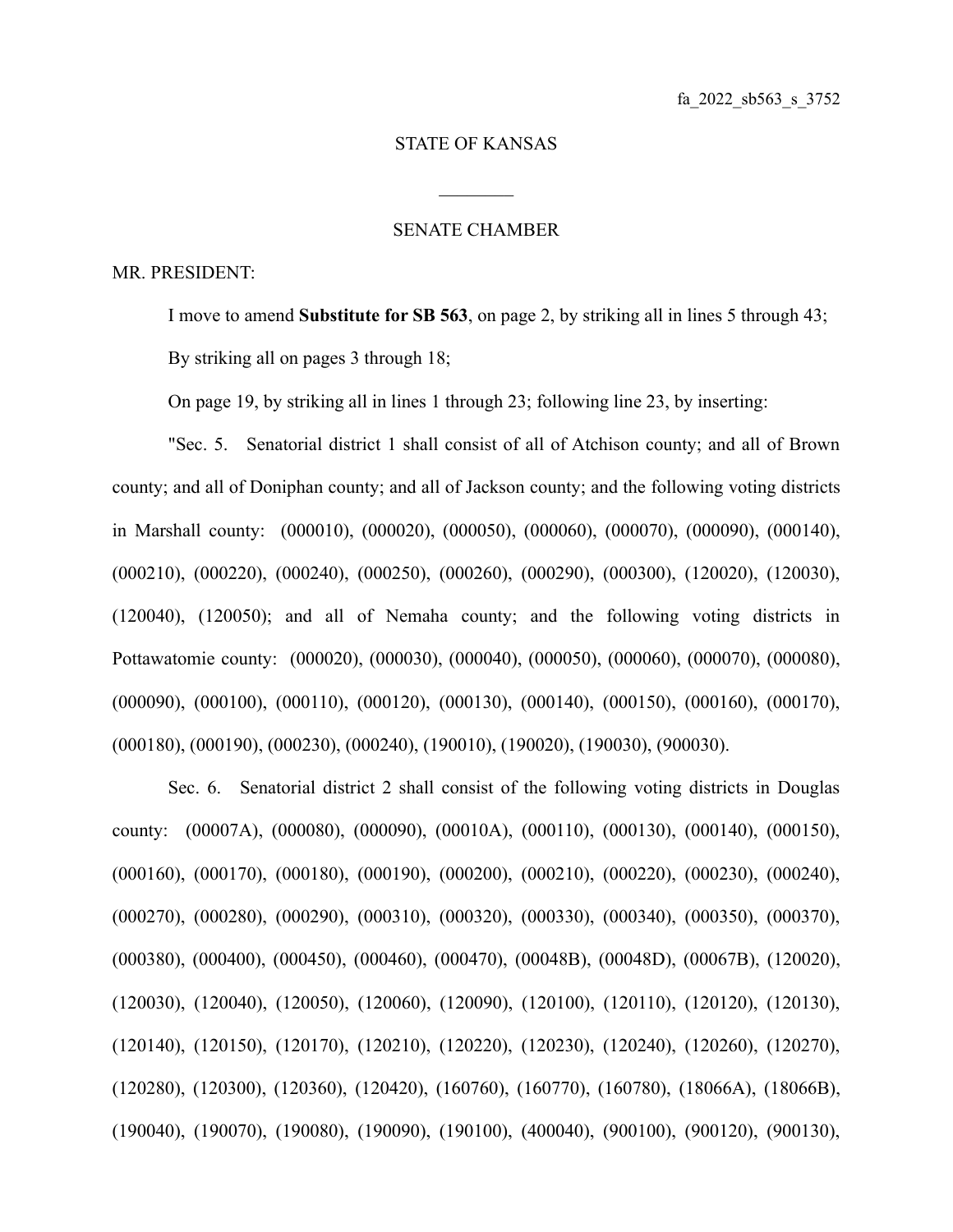(900140).

Sec. 7. Senatorial district 3 shall consist of the following voting districts in Douglas county: (000030), (00003A), (000250), (000300), (00052A), (000560), (120070), (120290), (120330), (120340), (120390), (120400), (120410), (120430), (120440), (120450), (120460), (160750), (18046B), (180560), (190050), (190110), (200010), (200020), (400030), (400110), (900010), (900020), (900080); and the following voting districts in Franklin county: (000010), (000020), (000030), (000050), (000070), (000080), (000100), (00012A), (00013A), (00013B), (00013C), (000140), (000150), (000160), (000180), (000190), (00020A), (000220), (900010); and all of Osage county; and the following voting districts in Shawnee county: (000080), (000190), (000270), (000280), (000290), (000300), (000310), (000370), (000880), (000890), (000920), (000930), (100060), (120020), (120030), (120080), (120160), (12016A), (120270), (120310), (500070), (500080), (500120), (600200), (600210), (600420), (600430), (600440), (900010).

Sec. 8. Senatorial district 4 shall consist of the following voting districts in Wyandotte county: (600090), (600100), (600110), (600120), (600130), (600140), (600150), (600160), (600170), (600180), (600190), (600200), (600210), (600220), (600230), (600450), (600470), (600480), (600500), (600590), (600600), (600610), (600620), (600630), (600640), (600650), (600660), (600670), (600680), (600690), (600700), (600710), (600720), (600730), (600740), (600870), (600880), (600890), (600900), (600910), (600920), (600930), (600940), (600950), (600960), (600970), (600980), (600990), (601000), (601010), (601020).

Sec. 9. Senatorial district 5 shall consist of the following voting districts in Leavenworth county: (000020), (000030); and the following blocks in voting district (000050), tract 0712.02, block group 1, in Leavenworth county: block 003, block 006, block 012, block 016, block 018, block 019, block 024, block 029, block 030, block 034, block 036; and the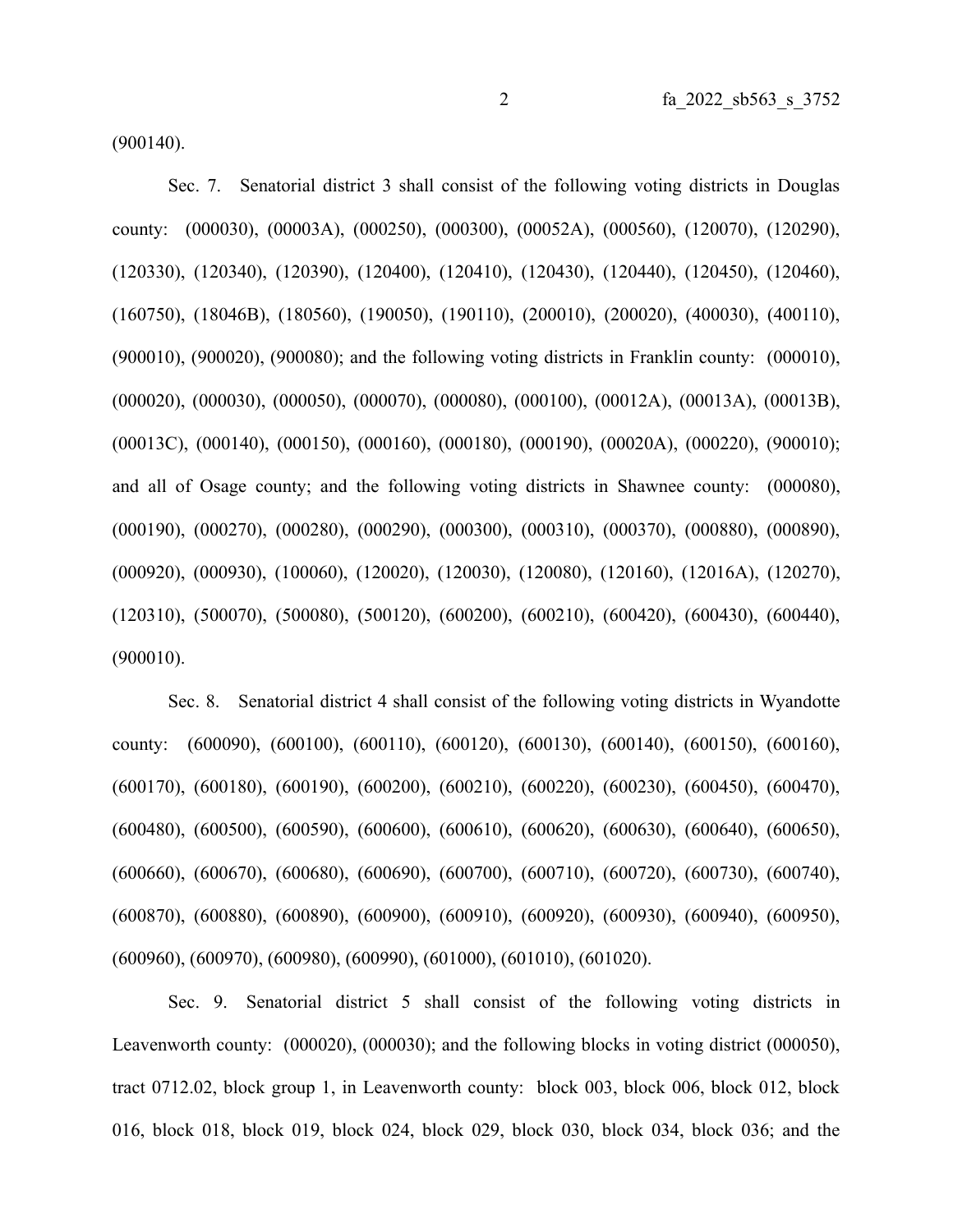following blocks in voting district (000050), tract 0712.02, block group 2, in Leavenworth county: block 004; and the following voting districts in Leavenworth county: (000080), (000090), (000100), (000110), (000120), (000130), (000140), (000150), (000160), (00017A), (00017B), (000180), (00019A), (00019B), (000200), (000210), (000220), (000230), (000240), (000250), (000260), (00027A), (000280), (00029A), (000300), (000340), (120060), (120100), (120110), (120120), (120130), (170040), (170050), (170130), (170140), (170150), (170160), (170170), (170190), (170200), (170240), (170250), (900010), (900030), (900060); and the following voting districts in Wyandotte county: (600760), (601030), (601040), (601050), (601060), (601070), (601080), (601090), (601100).

Sec. 10. Senatorial district 6 shall consist of the following voting districts in Johnson county: (001540), (900490), (900500), (900510), (900520), (920570); and the following voting districts in Wyandotte county: (120100), (140090), (600240), (600250), (600260), (600270), (600280), (600290), (600300), (600310), (600320), (600330), (600340), (600350), (600360), (600370), (600380), (600390), (600400), (600410), (600420), (600430), (600440), (600460), (600490), (600510), (600520), (600530), (600540), (600550), (600560), (600570), (600580), (600750), (600770), (600780), (600790), (600800), (600810), (600820), (600830), (600840), (600850), (600860), (601110), (601120).

Sec. 11. Senatorial district 7 shall consist of the following voting districts in Johnson county: (000200), (000210), (000220), (000230), (000840), (000850), (000860), (000870), (000880), (000890), (000910), (000920), (000930), (000940), (000950), (000960), (001550), (001560), (001580), (001590), (001600), (001620), (001700), (001710), (001720), (001760), (001770), (002280), (002290), (002500), (002510), (002520), (002530), (002540), (002550), (002560), (002570), (002580), (002590), (002600), (002610), (002620), (002630), (002640), (002650), (002660), (002670), (002680), (002690), (002700), (002710), (002720), (002730),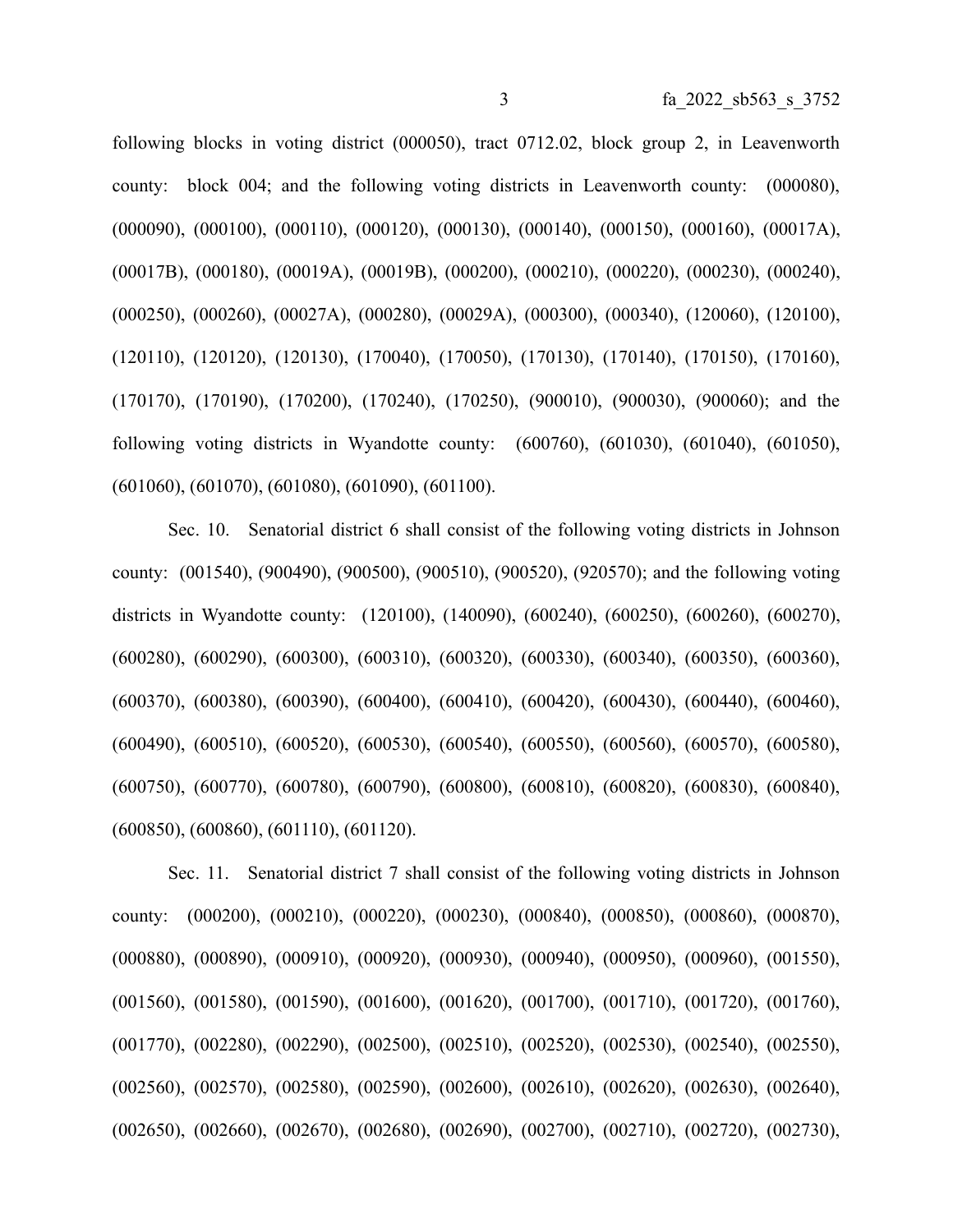(002740), (002750), (003130), (003140), (003150), (900990), (920000), (920010), (920020), (920030), (920040), (920050), (920060), (920070), (920080), (920090), (920110), (920210), (920280), (920350), (920360), (920940).

Sec. 12. Senatorial district 8 shall consist of the following voting districts in Johnson county: (001730), (001780), (001790), (001800), (001810), (001820), (001830), (001840), (001850), (001860), (001870), (001880), (001890), (001900), (001910), (001920), (001930), (001940), (001950), (001960), (001970), (001980), (001990), (002000), (002010), (002020), (002030), (002040), (002050), (002080), (002090), (002120), (002130), (002140), (002150), (00217A), (00217B), (002300), (002310), (002320), (002330), (002340), (002350), (002370), (002380), (002390), (002400), (002410), (00242A), (901050), (920290), (920300), (920310), (920320), (920950).

Sec. 13. Senatorial district 9 shall consist of the following voting districts in Douglas county: (000020), (000600), (000620), (000630), (000640), (000660), (120370), (120380), (180520), (18052A), (18052B), (18052C), (180530), (180540), (18062A), (400050), (400090); and the following voting districts in Johnson county: (000070), (000080), (000560), (00117A), (001240), (001250), (001290), (001520), (004070), (004080), (004090), (004100), (190010), (900040), (900050), (900060), (900670), (900710), (900730), (900750), (900870), (901650), (901700), (901710), (901910), (901930), (901940), (920660), (920830); and the following blocks in voting district (000050), tract 0712.02, block group 1, in Leavenworth county: block 000, block 025, block 026, block 027, block 031, block 032, block 037, block 038, block 039, block 040, block 041, block 043, block 044, block 045; and the following blocks in voting district (000050), tract 0712.02, block group 2, in Leavenworth county: block 030, block 031, block 032, block 033; and the following blocks in voting district (000050), tract 0712.02, block group 3, in Leavenworth county: block 000, block 001, block 002, block 003, block 004, block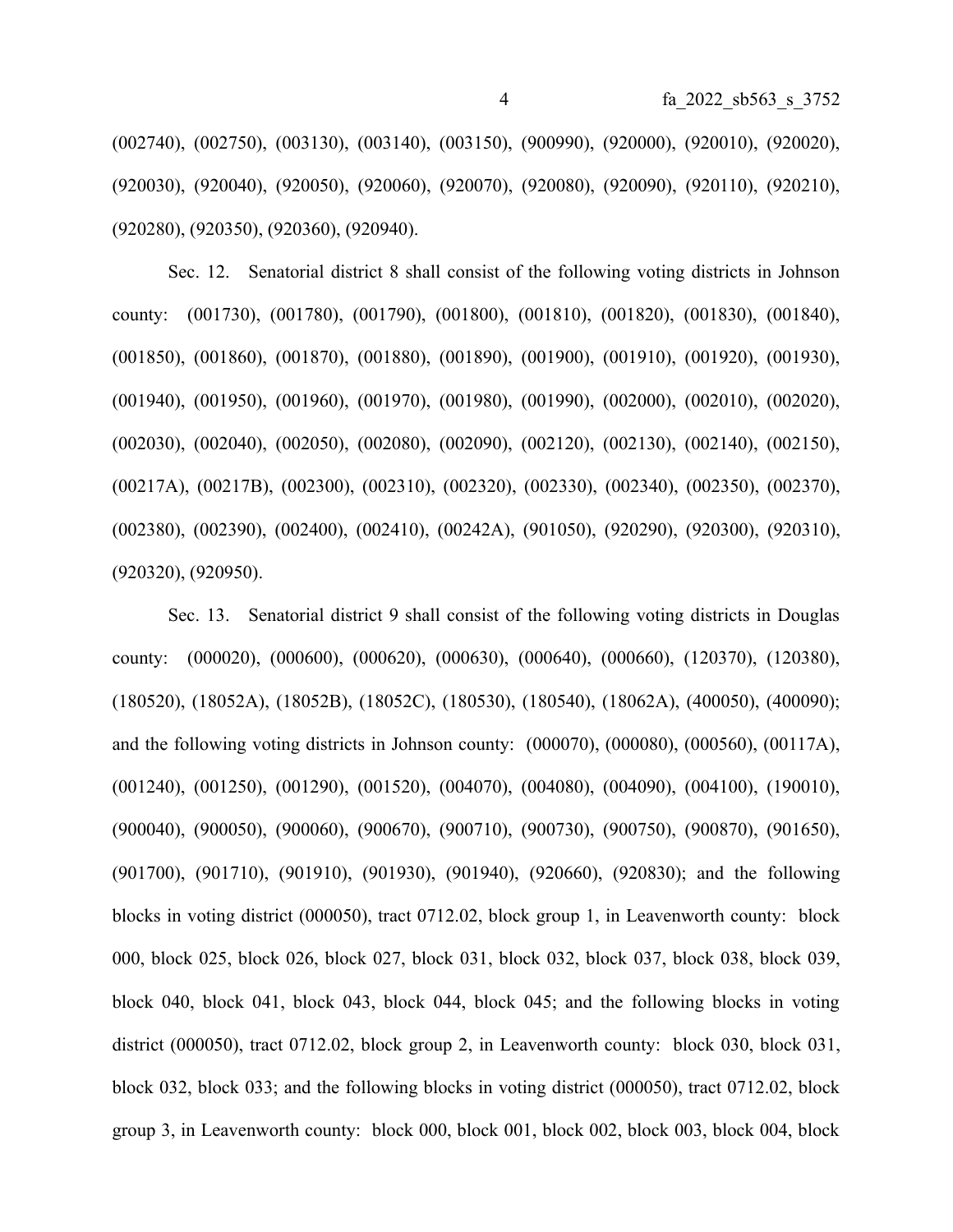005, block 006, block 007, block 008, block 009, block 010, block 014, block 015, block 016, block 017, block 018, block 019, block 020, block 025; and the following voting districts in Leavenworth county: (000310), (000320), (000350), (000360), (000370), (000380), (000390), (120080), (170060), (170070), (170080), (170090), (170100), (170110), (170120), (170180), (170210), (170220), (170230), (900080); and the following voting districts in Wyandotte county: (140020), (140030), (600010), (600020), (600030), (600040), (600060).

Sec. 14. Senatorial district 10 shall consist of the following voting districts in Johnson county: (000190), (000520), (00117B), (002760), (002770), (002780), (002790), (002800), (002810), (002820), (002850), (002860), (002870), (002880), (002890), (002900), (002910), (002920), (002930), (002940), (002960), (002980), (003000), (003010), (003020), (003030), (003040), (003050), (003070), (003080), (003090), (900030); and the following blocks in voting district (900370), tract 0526.08, block group 1, in Johnson county: block 000, block 001, block 002, block 003, block 004, block 005; and the following blocks in voting district (900370), tract 9800.03, block group 1, in Johnson county: block 006, block 007, block 008, block 019, block 020, block 021, block 022; and the following voting districts in Johnson county: (900410), (901330), (901340), (901360), (901370), (901380), (901410), (901420), (901430), (920370), (920380), (920500), (920510), (920600), (920900), (920910), (920930), (921020), (921030), (921040), (921050).

Sec. 15. Senatorial district 11 shall consist of the following voting districts in Johnson county: (000010), (000020), (000040), (000270), (000350), (000370), (00242B), (00244A), (00244B), (002460), (002470), (00249C), (00249E), (00249F), (900190), (900200), (900210), (900220), (900230), (900250), (900260), (900270), (900280), (900290), (900300), (900320), (900330), (900340), (901060), (901070), (901080), (901090), (901100), (901110), (901140), (901150), (901160), (901170), (901200), (901210), (901300), (901310), (920120), (920340),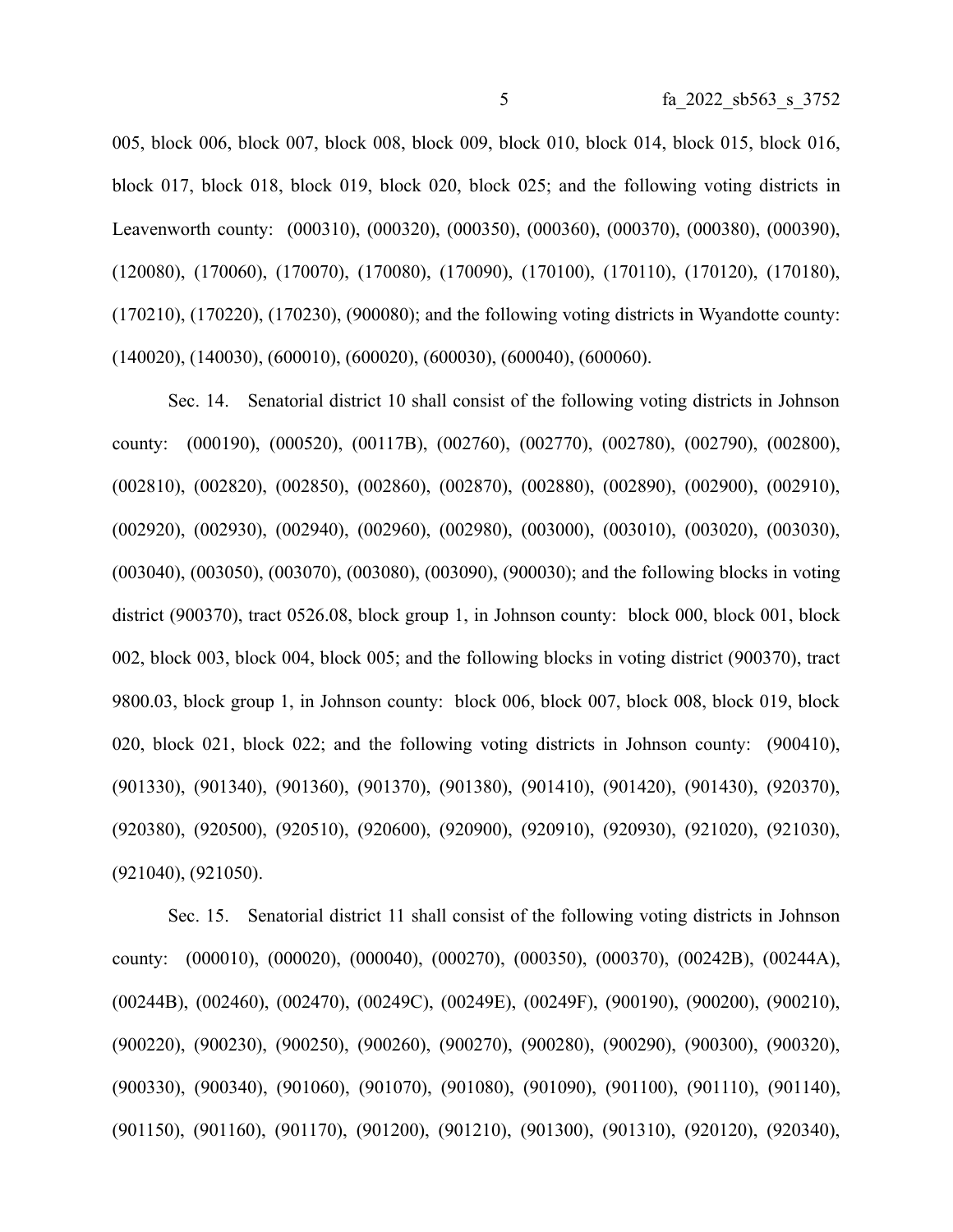(920520), (920540), (920870), (920880), (920890), (920960), (920970), (920990), (921000).

Sec. 16. Senatorial district 12 shall consist of all of Allen county; and all of Anderson county; and all of Coffey county; and the following voting districts in Franklin county: (000040), (000060), (000090), (000110), (000210), (000230), (000240), (000250); and all of Linn county; and the following voting districts in Miami county: (000020), (000050), (000060), (000090), (000100), (00011B), (00012A), (00012B), (00013A), (00013B), (00013C), (000140), (00016A), (00016B), (000170), (00018A), (00018B), (00018C); and the following blocks in voting district (00019A), tract 1005.00, block group 3, in Miami county: block 017, block 024, block 025, block 093; and the following blocks in voting district (00019A), tract 1006.01, block group 1, in Miami county: block 000, block 001, block 002, block 003, block 005, block 015; and the following blocks in voting district (00019A), tract 1006.01, block group 4, in Miami county: block 004, block 005, block 006, block 007, block 008, block 031, block 032, block 033, block 034, block 036, block 037, block 038, block 039, block 041, block 043, block 044, block 045, block 048, block 049, block 050, block 051, block 052, block 053, block 054, block 055; and the following blocks in voting district (00019A), tract 1006.01, block group 5, in Miami county: block 012, block 013, block 014, block 015, block 017, block 018, block 023, block 048, block 063, block 064, block 065, block 066, block 067, block 068, block 069, block 070, block 076, block 077, block 078, block 079, block 080, block 081, block 082, block 083, block 084, block 085, block 086, block 089, block 090, block 091, block 092, block 093, block 094, block 095, block 096, block 097; and the following blocks in voting district (00019A), tract 1006.01, block group 6, in Miami county: block 009, block 014, block 018, block 019, block 020, block 021; and the following voting districts in Miami county: (00019B), (000240), (000250), (000270), (020030), (120060), (120070), (120100), (120110), (200010), (200020), (900010), (900020), (900030), (900040), (900050), (900070), (900080), (900120), (900140),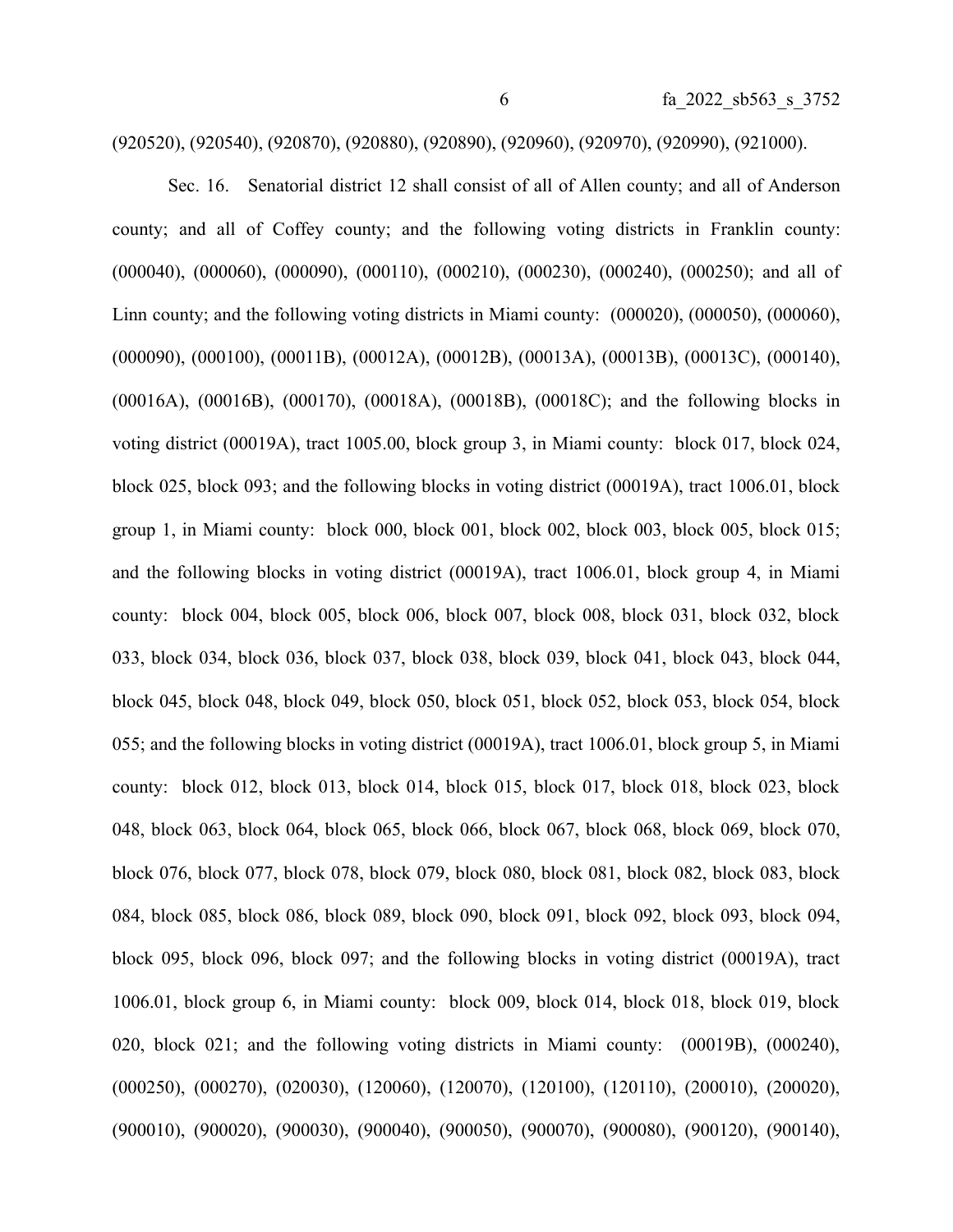(900150), (900160), (900180), (900190); and all of Wilson county; and all of Woodson county.

Sec. 17. Senatorial district 13 shall consist of all of Bourbon county; and all of Cherokee county; and all of Crawford county.

Sec. 18. Senatorial district 14 shall consist of the following voting districts in Butler county: (000100), (000120), (00014A), (00016A), (00016B), (00016C), (000190), (000220), (000240), (000250), (000260), (000280), (000290), (000330), (000350), (000360), (000390), (000410), (000430), (120040), (140080), (140090), (800050), (80030A); and all of Chase county; and all of Greenwood county; and all of McPherson county; and all of Marion county.

Sec. 19. Senatorial district 15 shall consist of all of Chautauqua county; and all of Elk county; and all of Labette county; and all of Montgomery county; and all of Neosho county.

Sec. 20. Senatorial district 16 shall consist of the following voting districts in Butler county: (00001A), (00001L), (00001N), (00001O), (00002B), (00002C), (00004B), (000070), (00009C), (00009F), (00009G), (00009H), (000320), (000340), (120080), (120090), (140010), (140020), (140030), (140040), (140050), (140060), (140070), (200010), (200020), (800060), (80010A), (80040B), (80070A), (80070B), (80070C), (80070D), (80070E), (80070F); and the following voting districts in Sedgwick county: (120050); and the following blocks in voting district (120330), tract 0101.13, block group 2, in Sedgwick county: block 001, block 009, block 010; and the following blocks in voting district (120370), tract 0100.01, block group 2, in Sedgwick county: block 000, block 001, block 002, block 003, block 004, block 005, block 006, block 007, block 009, block 011, block 012, block 019, block 020, block 021, block 022, block 023, block 024, block 025, block 026, block 036, block 037, block 038, block 044, block 047, block 048, block 050, block 056, block 058; and the following blocks in voting district (120370), tract 0100.02, block group 2, in Sedgwick county: block 000, block 001, block 002, block 003, block 004, block 006, block 007, block 008, block 009, block 010, block 011, block 012, block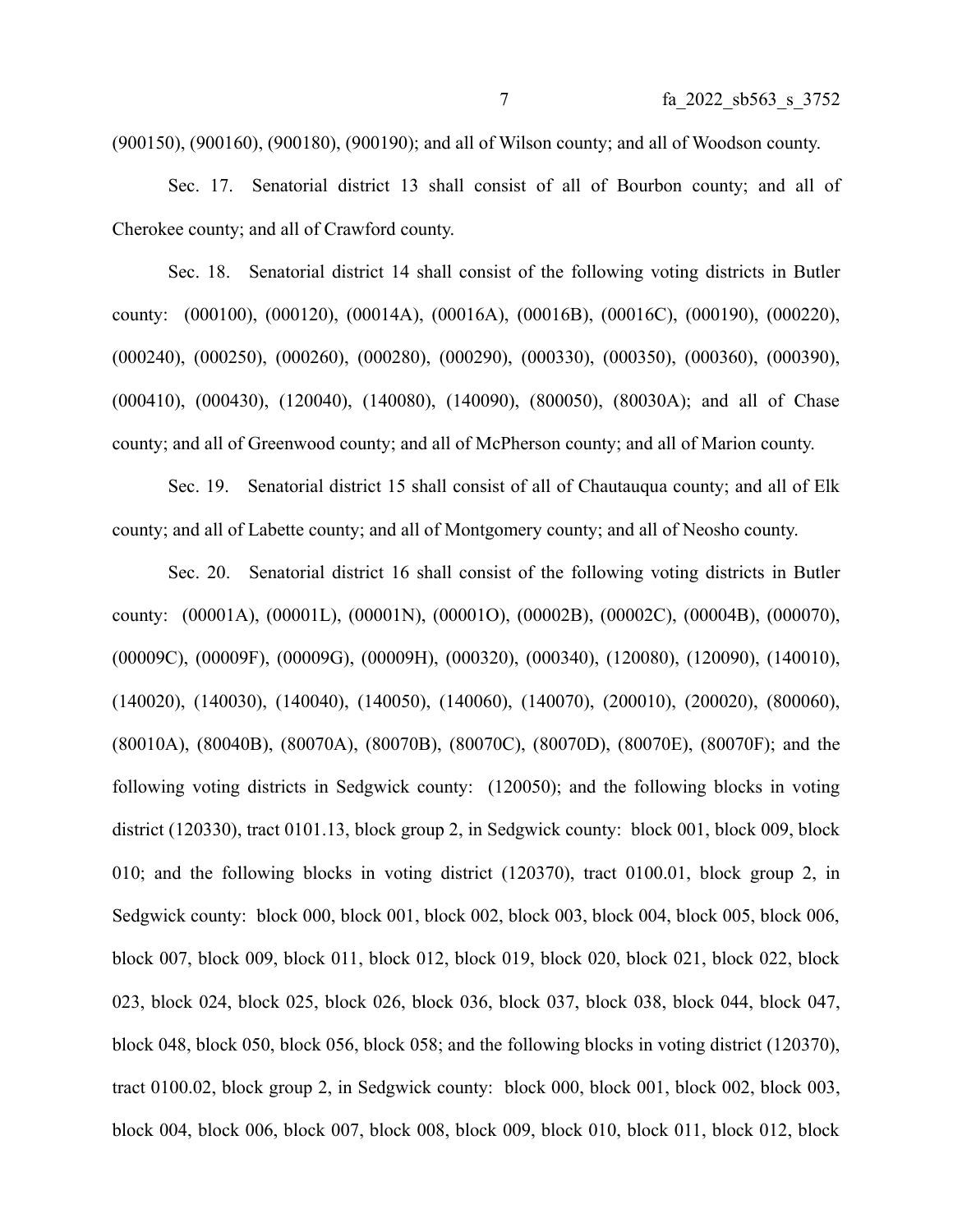013, block 019, block 020, block 021, block 029, block 030, block 032, block 035, block 036, block 037, block 038, block 039, block 042, block 054, block 056; and the following voting districts in Sedgwick county: (120390), (120400), (120420); and the following blocks in voting district (120430), tract 0072.01, block group 2, in Sedgwick county: block 008, block 009, block 010; and the following blocks in voting district (120430), tract 0101.15, block group 1, in Sedgwick county: block 045, block 049, block 050; and the following blocks in voting district (120430), tract 0101.15, block group 2, in Sedgwick county: block 028, block 029, block 030, block 036; and the following voting districts in Sedgwick county: (120790), (120900), (130070), (130080); and the following blocks in voting district (130100), tract 0100.02, block group 2, in Sedgwick county: block 033, block 034; and the following voting districts in Sedgwick county: (130110), (130120), (130130), (130160), (131090); and the following blocks in voting district (131110), tract 0072.01, block group 2, in Sedgwick county: block 028; and the following voting districts in Sedgwick county: (131160), (131190), (131400), (131410), (131420), (131430), (140070), (190010), (190140), (500210), (500220), (500230), (500240), (500260), (500460), (500470), (500480), (500490), (500500), (500530), (500540); and the following blocks in voting district (500560), tract 0072.01, block group 2, in Sedgwick county: block 000, block 001, block 002, block 003, block 004, block 005, block 006, block 027, block 030; and the following blocks in voting district (500560), tract 0100.02, block group 2, in Sedgwick county: block 014, block 015, block 016, block 017; and the following voting districts in Sedgwick county: (500650), (500710), (502220), (502230), (502240), (503010), (503530).

Sec. 21. Senatorial district 17 shall consist of all of Geary county; and all of Lyon county; and all of Morris county.

Sec. 22. Senatorial district 18 shall consist of all of Jefferson county; and the following voting districts in Leavenworth county: (000010), (000040), (000060), (000070), (170010),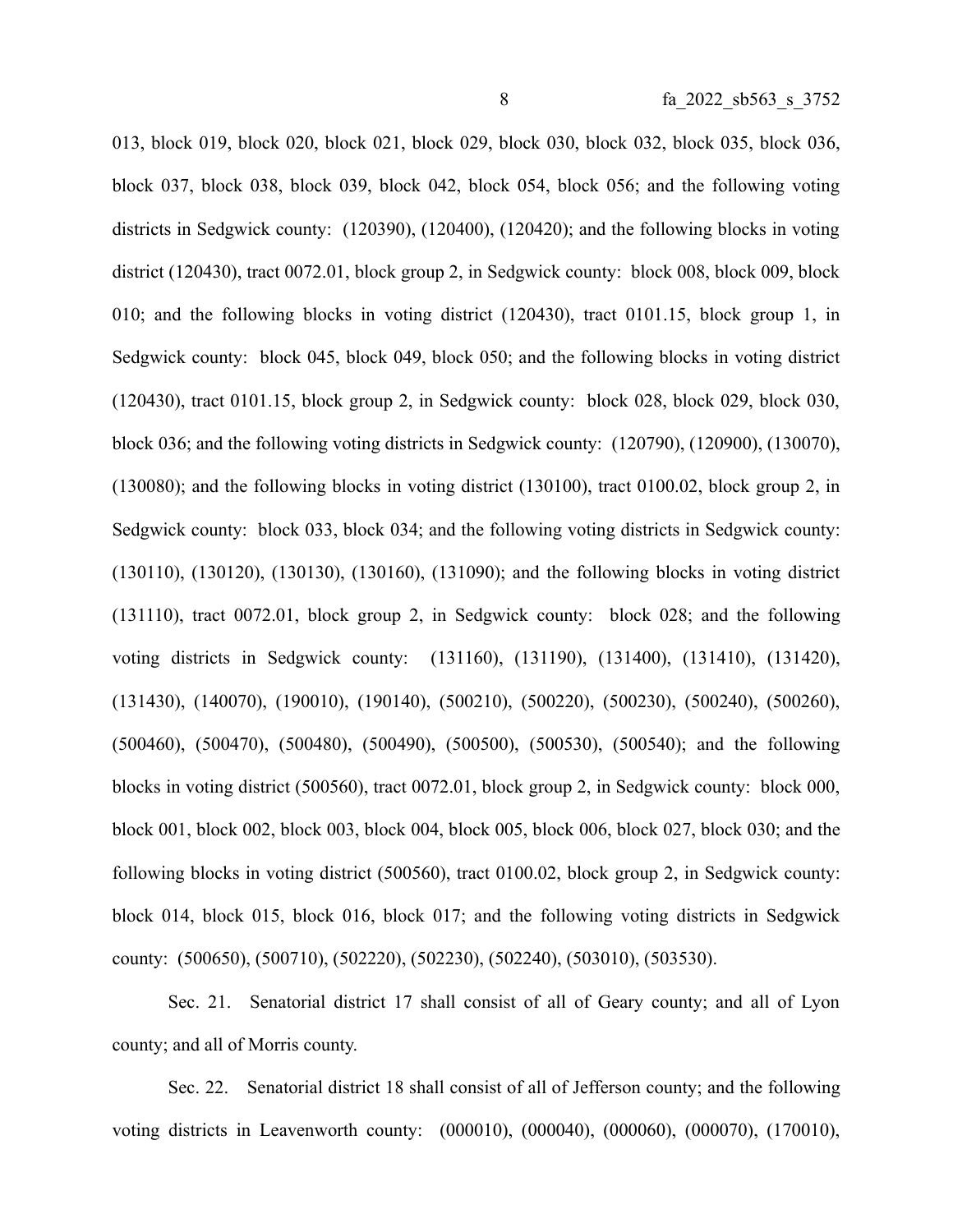(170020), (170030); and the following voting districts in Pottawatomie county: (000010), (000210), (000220), (000250), (000270), (120020), (120030), (120060), (120070), (120080), (120100), (120110), (180010), (900010); and the following voting districts in Shawnee county: (000090), (000150), (000330), (000350), (000410), (000420), (000430), (000440), (001360), (001370), (001460), (001760), (001850), (001880), (001890), (100050), (120060), (120070), (120100); and the following blocks in voting district (12013A), tract 0024.01, block group 3, in Shawnee county: block 066; and the following blocks in voting district (12013A), tract 0036.07, block group 2, in Shawnee county: block 029; and the following voting districts in Shawnee county: (160030), (200010), (200020), (400070), (400090), (400100), (400110), (500010), (600010), (600050), (600060), (600150), (600160), (600220), (600230), (600240), (600340), (600350), (600360), (600370), (600390), (600510), (600570), (600580), (900030), (900040), (900050).

Sec. 23. Senatorial district 19 shall consist of the following voting districts in Douglas county: (000010), (00012A), (000260), (00050A), (00050C), (120080), (120250), (120310), (120320), (120350), (18064A), (190060), (400080), (900040), (900050), (900060), (900070), (900090), (900170); and the following voting districts in Shawnee county: (000250), (000260), (000480), (000490), (000500), (000510), (000520), (000530), (000540), (000550), (000560), (000570), (000580), (000590), (000600), (000610), (000630), (000640), (000650), (000660), (000690), (000700), (000710), (000740), (000750), (000760), (000770), (000780), (000800), (000820), (000830), (000840), (000850), (000860), (000870), (000940), (000950), (000960), (000970), (000980), (000990), (001010), (001040), (001050), (001060), (001070), (001080), (001090), (001100), (001120), (001130), (001140), (001150), (001160), (001170), (001180), (001190), (001210), (001220), (001290), (001330), (001350), (001910), (120040), (120050), (120210), (120220), (120230), (120240), (120250), (120260), (120280), (120290), (120300),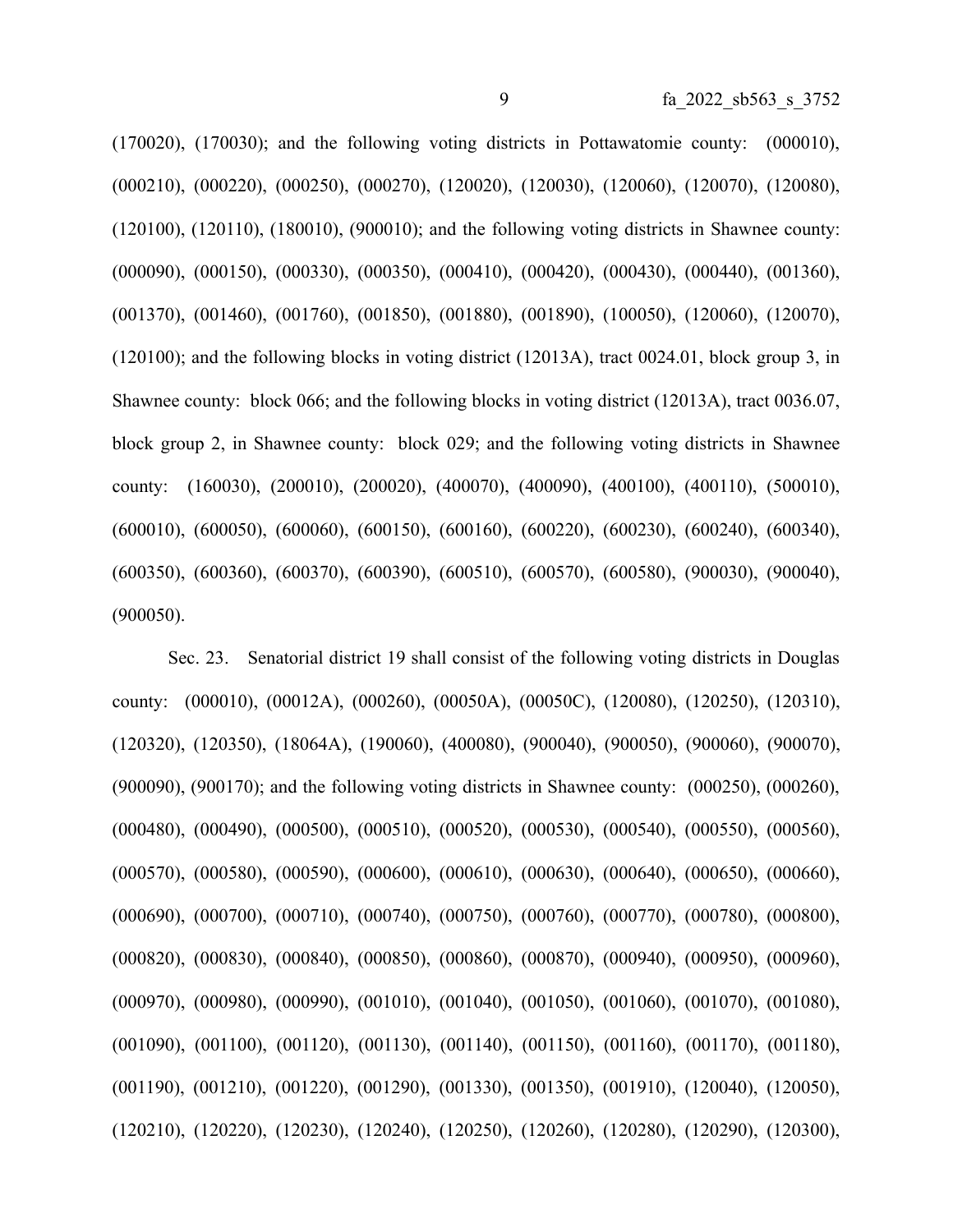(170030), (200170), (200180), (600020), (600140).

Sec. 24. Senatorial district 20 shall consist of the following voting districts in Shawnee county: (000240), (000340), (001000), (001030), (001200), (001230), (001240), (001250), (001270), (001280), (001300), (001310), (001320), (001340), (001380), (001400), (001410), (001420), (001430), (001440), (001450), (001470), (001480), (001490), (001500), (001510), (001520), (001530), (001540), (001550), (001560), (001570), (001590), (001600), (001610), (001620), (001630), (001640), (001650), (001670), (001680), (001710), (001720), (001780), (100030), (100040), (12008A), (120090), (12010A), (120120), (120130); and the following blocks in voting district (12013A), tract 0024.01, block group 3, in Shawnee county: block 058; and the following blocks in voting district (12013A), tract 0036.07, block group 2, in Shawnee county: block 028; and the following voting districts in Shawnee county: (120170), (120180), (120190), (120200), (120320), (160010), (200050), (200070), (200080), (200130), (200140), (200150), (200160), (300090), (500110), (50011A), (50011B), (50011C), (500140), (500160), (600080), (600090), (600110), (600170), (600180), (600190), (600250), (600260), (600270), (600280), (600290), (600300), (600310), (600330), (600470), (600490), (600500), (600530), (700010), (700020), (800010), (800020), (800040), (800060), (800070), (900060), (900070), (900080), (900090), (900110), (900120), (900140); and all of Wabaunsee county.

Sec. 25. Senatorial district 21 shall consist of the following voting districts in Johnson county: (000430), (000440), (000450), (000510), (000530), (000580), (000590), (000600), (000610), (000620), (000630), (000640), (000650), (000660), (001570), (001610), (001630), (001640), (001650), (001660), (001670), (001680), (001690), (001740), (001750), (003060), (900360); and the following blocks in voting district (900370), tract 0525.05, block group 2, in Johnson county: block 000, block 001, block 002, block 003, block 004, block 005, block 006, block 007, block 008, block 009; and the following blocks in voting district (900370), tract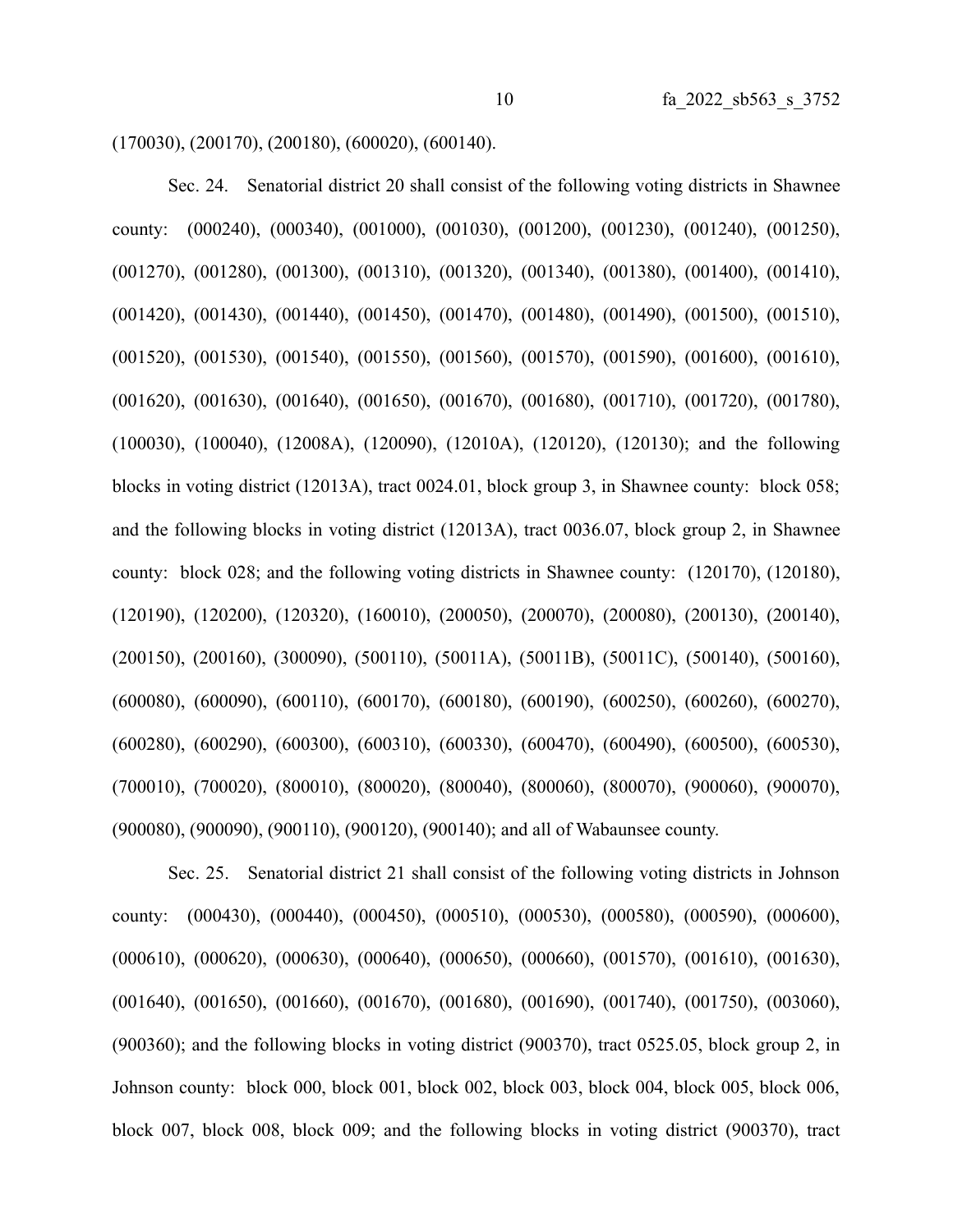9800.03, block group 1, in Johnson county: block 016, block 017, block 018, block 023; and the following voting districts in Johnson county: (900380), (900400), (900430), (900440), (900450); and the following blocks in voting district (900460), tract 0524.17, block group 1, in Johnson county: block 028; and the following blocks in voting district (900460), tract 0524.22, block group 1, in Johnson county: block 010; and the following blocks in voting district (900460), tract 0524.23, block group 1, in Johnson county: block 007; and the following blocks in voting district (900460), tract 0529.10, block group 1, in Johnson county: block 000; and the following blocks in voting district (900460), tract 0530.05, block group 1, in Johnson county: block 001, block 002, block 003, block 004, block 005, block 006, block 007, block 008, block 009, block 014, block 015, block 016, block 017, block 018, block 019, block 020, block 021, block 022, block 023, block 024; and the following blocks in voting district (900460), tract 9800.01, block group 1, in Johnson county: block 000, block 001, block 002, block 003, block 004, block 005, block 006, block 007, block 008, block 009, block 010, block 011, block 012, block 013, block 015, block 016, block 017, block 018, block 019, block 020, block 021, block 022, block 023, block 024, block 025, block 026, block 027, block 028, block 029, block 030, block 031, block 032, block 033, block 034, block 035, block 036, block 037, block 038, block 039, block 040, block 041, block 042, block 043, block 044, block 045, block 046, block 047, block 048, block 052, block 053, block 054, block 055, block 058, block 059, block 060, block 061, block 062, block 063, block 064, block 065, block 066, block 067, block 068, block 069; and the following voting districts in Johnson county: (900470), (900480), (900530), (900540), (900550), (900560), (920130), (920140), (920150), (920160), (920170), (920180), (920190), (920200), (920260), (920270), (920490), (920550), (920560), (920920).

Sec. 26. Senatorial district 22 shall consist of all of Riley county.

Sec. 27. Senatorial district 23 shall consist of the following voting districts in Johnson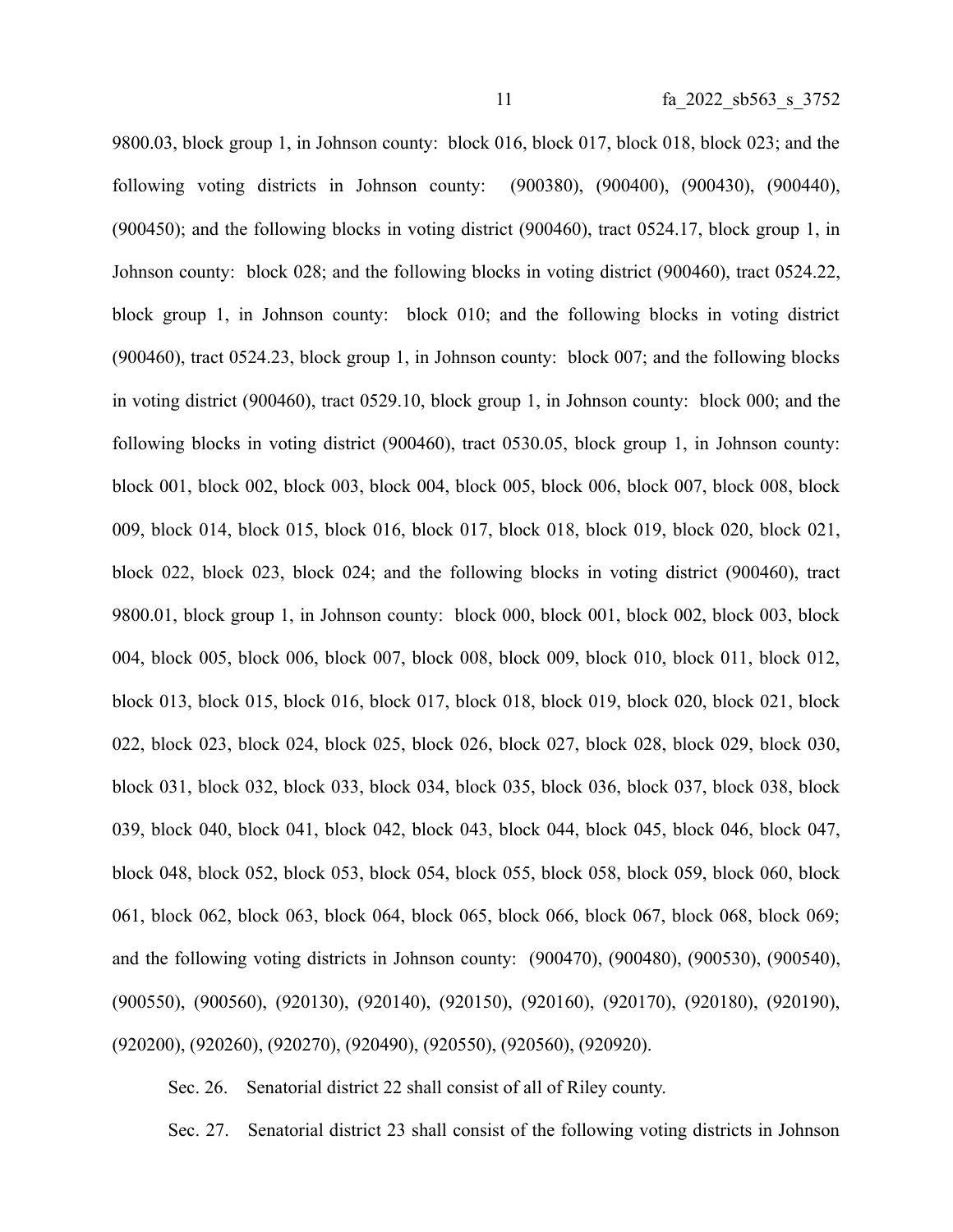county: (001000), (001010), (001030), (001040), (001050), (001060), (001070), (001100), (001150), (001160), (001260), (001280), (001300), (001310), (001320), (001330), (001350), (001360), (001370), (001380), (001390), (001420), (001450), (00147A), (001480), (00311A), (00311B), (00311D), (003120), (004190), (900580), (900600), (900610), (900620), (900650), (900850), (900910), (900980), (901550), (901570), (901610), (901630), (901680), (901780), (901880), (901890), (901970), (920220), (920250), (920610), (920620), (920630), (920640), (920650), (920700), (92071A), (920720), (920730), (920740), (920770), (920800), (920810), (920820); and the following voting districts in Miami county: (00007B), (00023A), (00023B), (00023C), (00023D); and the following blocks in voting district (120050), tract 1001.00, block group 1, in Miami county: block 006, block 008, block 025, block 026, block 027, block 033, block 063; and the following blocks in voting district (120050), tract 1002.00, block group 1, in Miami county: block 020; and the following blocks in voting district (120050), tract 1002.00, block group 2, in Miami county: block 000, block 009, block 013, block 014; and the following blocks in voting district (120050), tract 1002.00, block group 3, in Miami county: block 035, block 036, block 041, block 043, block 052, block 053, block 054, block 059, block 060, block 076; and the following voting districts in Miami county: (900130).

Sec. 28. Senatorial district 24 shall consist of all of Dickinson county; and all of Saline county.

Sec. 29. Senatorial district 25 shall consist of the following voting districts in Sedgwick county: (120010), (120020), (120060), (120130), (120320), (120440), (130170), (130180), (130460), (500010), (500030), (500040), (500050), (500740), (500750), (500760), (500770); and the following blocks in voting district (500780), tract 0063.00, block group 1, in Sedgwick county: block 000, block 001, block 002, block 003, block 004, block 005, block 006, block 007, block 008, block 009, block 010, block 011, block 012, block 013, block 014, block 015,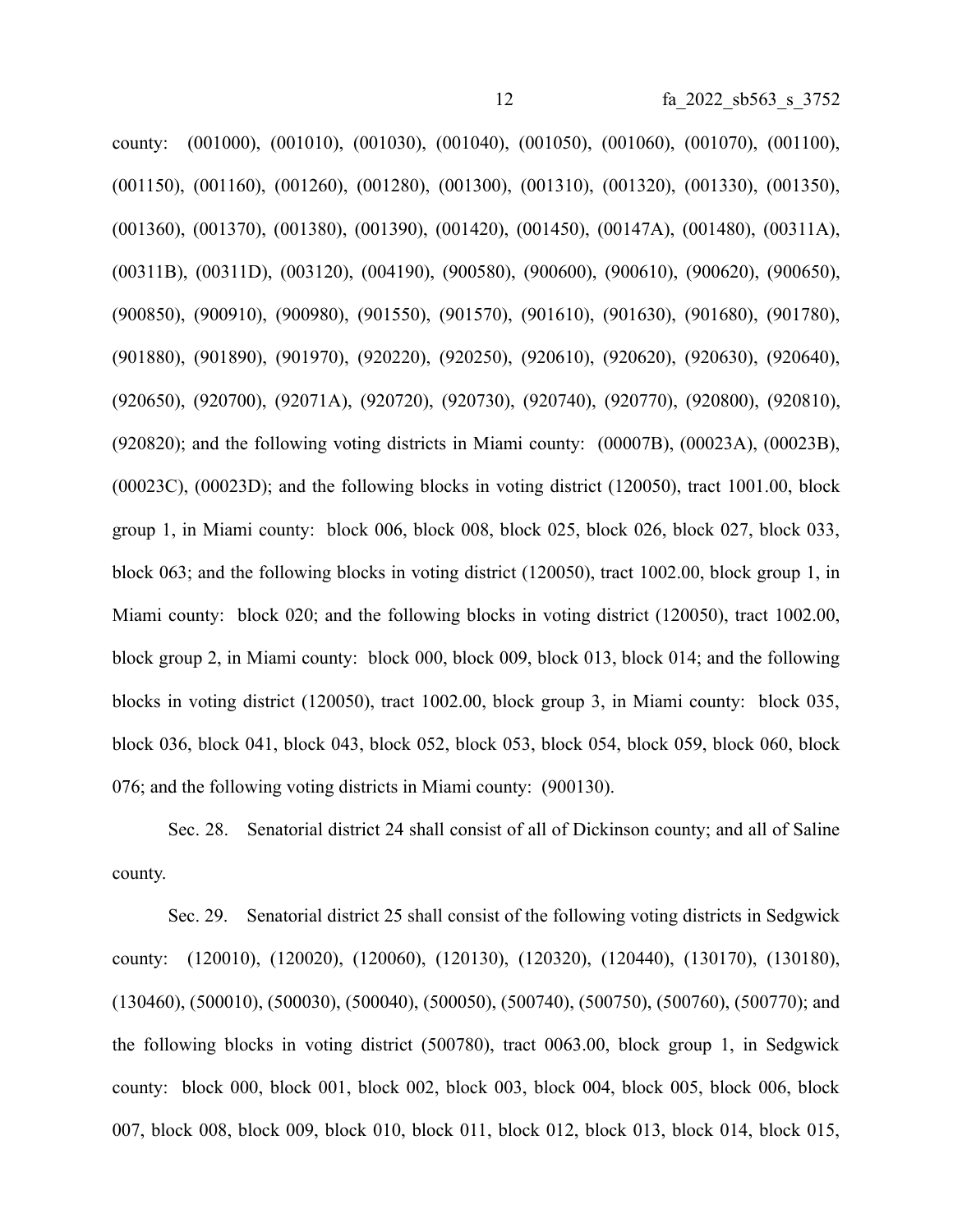block 016, block 017; and the following blocks in voting district (500780), tract 0063.00, block group 2, in Sedgwick county: block 015, block 016, block 017, block 018, block 019, block 020, block 021, block 022, block 023, block 024, block 025; and the following blocks in voting district (500780), tract 0064.00, block group 1, in Sedgwick county: block 003, block 004, block 005, block 006, block 007, block 008, block 009, block 010, block 011, block 012, block 013, block 014, block 015; and the following blocks in voting district (500780), tract 0064.00, block group 2, in Sedgwick county: block 003, block 004, block 005, block 006, block 007, block 008, block 009, block 010, block 012, block 013, block 014; and the following voting districts in Sedgwick county: (500820), (500830), (500990), (501000), (501010), (501020), (501830), (501860), (501870), (501880), (501890), (501900), (501910), (501920), (501930).

Sec. 30. Senatorial district 26 shall consist of the following voting districts in Sedgwick county: (100010), (120120), (120160), (120170), (120300), (120450), (130230), (130240), (130250), (130260), (130270), (130280), (130290), (130300), (130310), (130320), (130330), (130340), (130380), (130390), (130420), (130440), (130510), (130520), (130530), (130540), (130550), (130560), (130570), (130580), (130610), (130690), (130810), (130820), (130830), (130850), (130880), (130890), (130900), (130910), (130920), (130930), (131300), (131370), (131460), (131540), (131650), (131660), (131670), (131680), (140020), (140080), (170020), (170030), (170040), (170060), (180010), (180040), (190020), (190040), (500980), (501060), (501080), (501090); and the following blocks in voting district (501110), tract 0054.01, block group 1, in Sedgwick county: block 000, block 001; and the following blocks in voting district (501110), tract 0096.03, block group 1, in Sedgwick county: block 000, block 001, block 002, block 008, block 009, block 010, block 011, block 012, block 013, block 014, block 015, block 016, block 017, block 018, block 019, block 020, block 021, block 022, block 023, block 024, block 025, block 026, block 027, block 028, block 029, block 031, block 032, block 033, block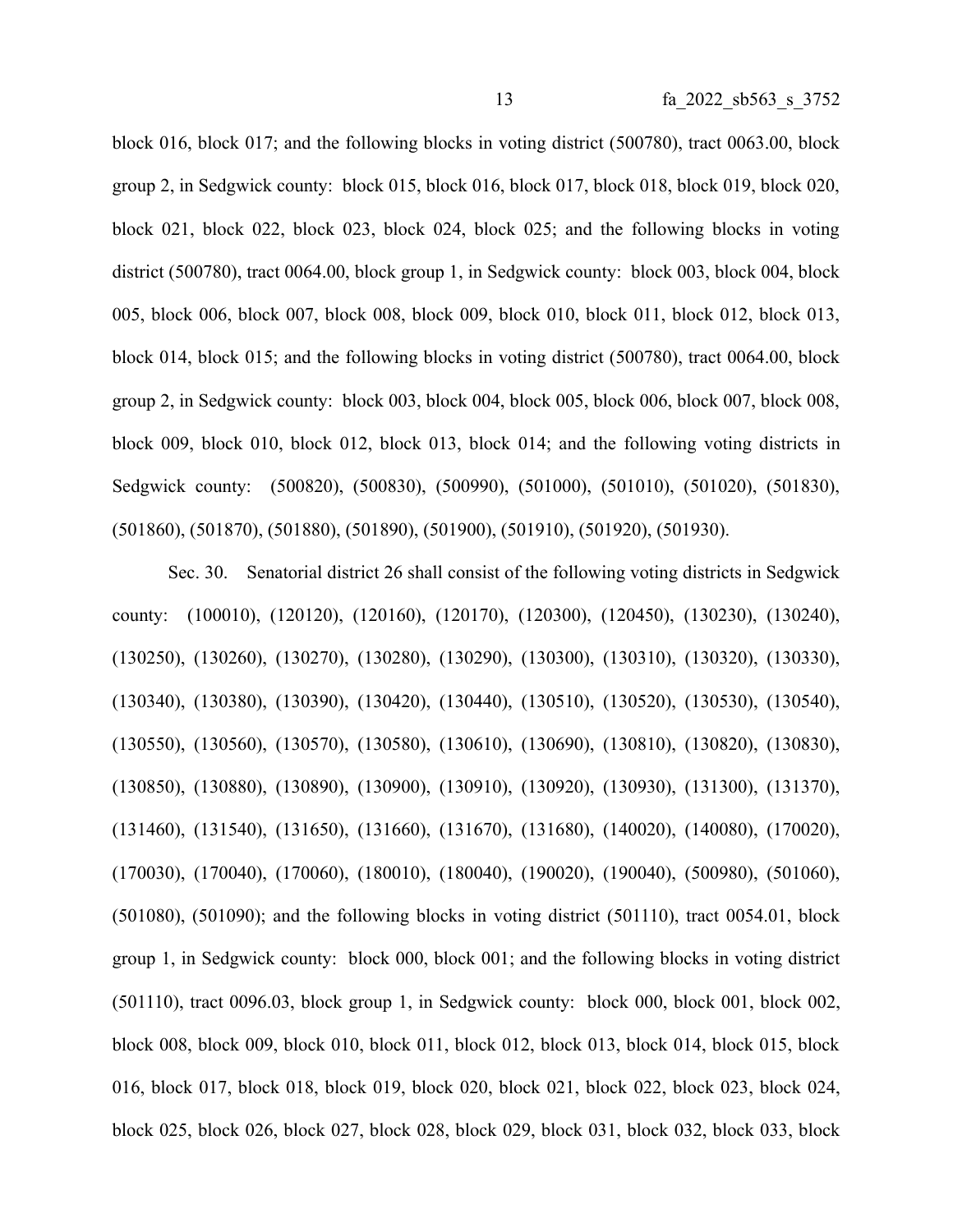034, block 035; and the following voting districts in Sedgwick county: (501220), (501680), (501740), (502120), (502130), (502140), (502150), (502160), (502180), (502200), (502440), (502450), (502470), (502490), (502500), (502510), (502630), (502650), (502660), (502700), (502730), (502740), (502810), (503170), (503250), (503260); and the following blocks in voting district (503590), tract 0054.01, block group 2, in Sedgwick county: block 034, block 035, block 036, block 039, block 040, block 042, block 043, block 044; and the following blocks in voting district (503590), tract 0054.02, block group 3, in Sedgwick county: block 044; and the following blocks in voting district (503590), tract 0055.01, block group 1, in Sedgwick county: block 000, block 001, block 002, block 006, block 017, block 024; and the following blocks in voting district (503590), tract 0055.01, block group 2, in Sedgwick county: block 000; and the following blocks in voting district (503590), tract 0055.01, block group 3, in Sedgwick county: block 000, block 001; and the following blocks in voting district (503590), tract 0055.01, block group 4, in Sedgwick county: block 000, block 001, block 002, block 003, block 004, block 005, block 018, block 019, block 020, block 021; and the following blocks in voting district (503590), tract 0056.00, block group 3, in Sedgwick county: block 011, block 023; and the following blocks in voting district (503760), tract 0055.02, block group 1, in Sedgwick county: block 007, block 022, block 023, block 027, block 031; and the following blocks in voting district (503760), tract 0055.02, block group 2, in Sedgwick county: block 019, block 023, block 024, block 025, block 028, block 029, block 030, block 032, block 037, block 038; and the following blocks in voting district (503760), tract 0055.02, block group 3, in Sedgwick county: block 013; and the following blocks in voting district (503770), tract 0055.02, block group 2, in Sedgwick county: block 000, block 033; and the following voting districts in Sedgwick county: (503780), (503920), (503930); and the following blocks in voting district (503940), tract 0054.01, block group 1, in Sedgwick county: block 067, block 068, block 069, block 077, block 078; and the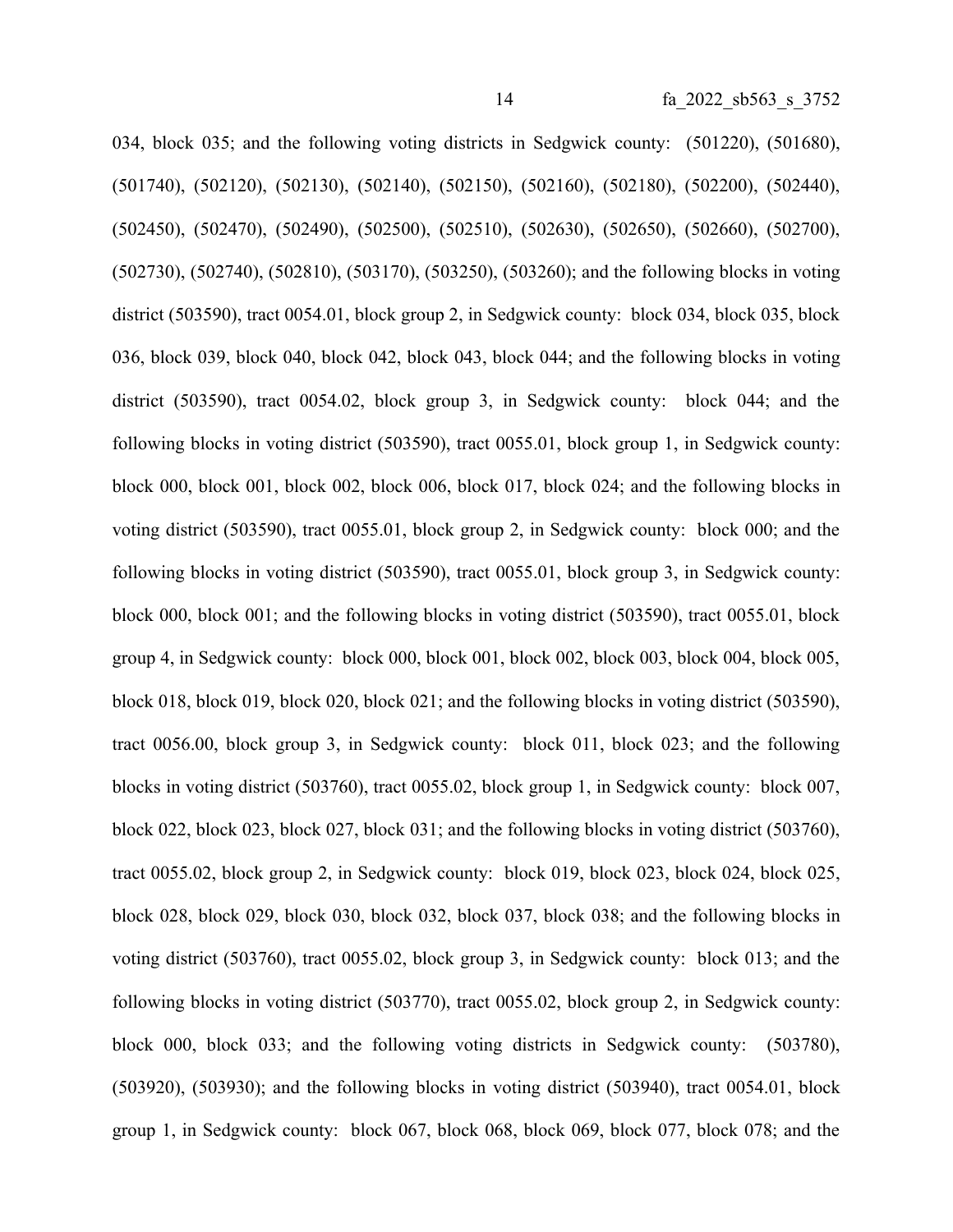following blocks in voting district (503940), tract 0054.01, block group 2, in Sedgwick county: block 000, block 001, block 002, block 003, block 004, block 015, block 016, block 018, block 019, block 020, block 021, block 023, block 027, block 028, block 030, block 031; and the following blocks in voting district (503940), tract 0092.00, block group 2, in Sedgwick county: block 043, block 044, block 068, block 069; and the following blocks in voting district (503940), tract 0096.03, block group 1, in Sedgwick county: block 003, block 004, block 005, block 006, block 007, block 030, block 036, block 037, block 038, block 039, block 040, block 041, block 042, block 045, block 046, block 054, block 056, block 057, block 058; and the following blocks in voting district (503940), tract 0096.05, block group 2, in Sedgwick county: block 033, block 037, block 038, block 039, block 040, block 041, block 042, block 045, block 046, block 049, block 050, block 051, block 052, block 053, block 054, block 055, block 057, block 058, block 059, block 060, block 063, block 066, block 068, block 070, block 071, block 075, block 076, block 077, block 078, block 079, block 080, block 081, block 082, block 083, block 084, block 085, block 086, block 087, block 088, block 089, block 090, block 091, block 092, block 093, block 099, block 102, block 103, block 128, block 129; and the following voting districts in Sedgwick county: (503990), (600340), (700260), (700290).

Sec. 31. Senatorial district 27 shall consist of the following voting districts in Sedgwick county: (120110), (120290), (120460), (120470), (120480); and the following blocks in voting district (121310), tract 0093.01, block group 3, in Sedgwick county: block 007, block 008; and the following voting districts in Sedgwick county: (130430); and the following blocks in voting district (130450), tract 0095.14, block group 2, in Sedgwick county: block 014, block 015, block 016, block 017, block 018, block 019, block 021, block 022, block 023, block 024, block 025, block 026, block 036; and the following voting districts in Sedgwick county: (130470), (131330), (131340), (150040), (180030), (501390), (501400), (501420), (501430), (501440),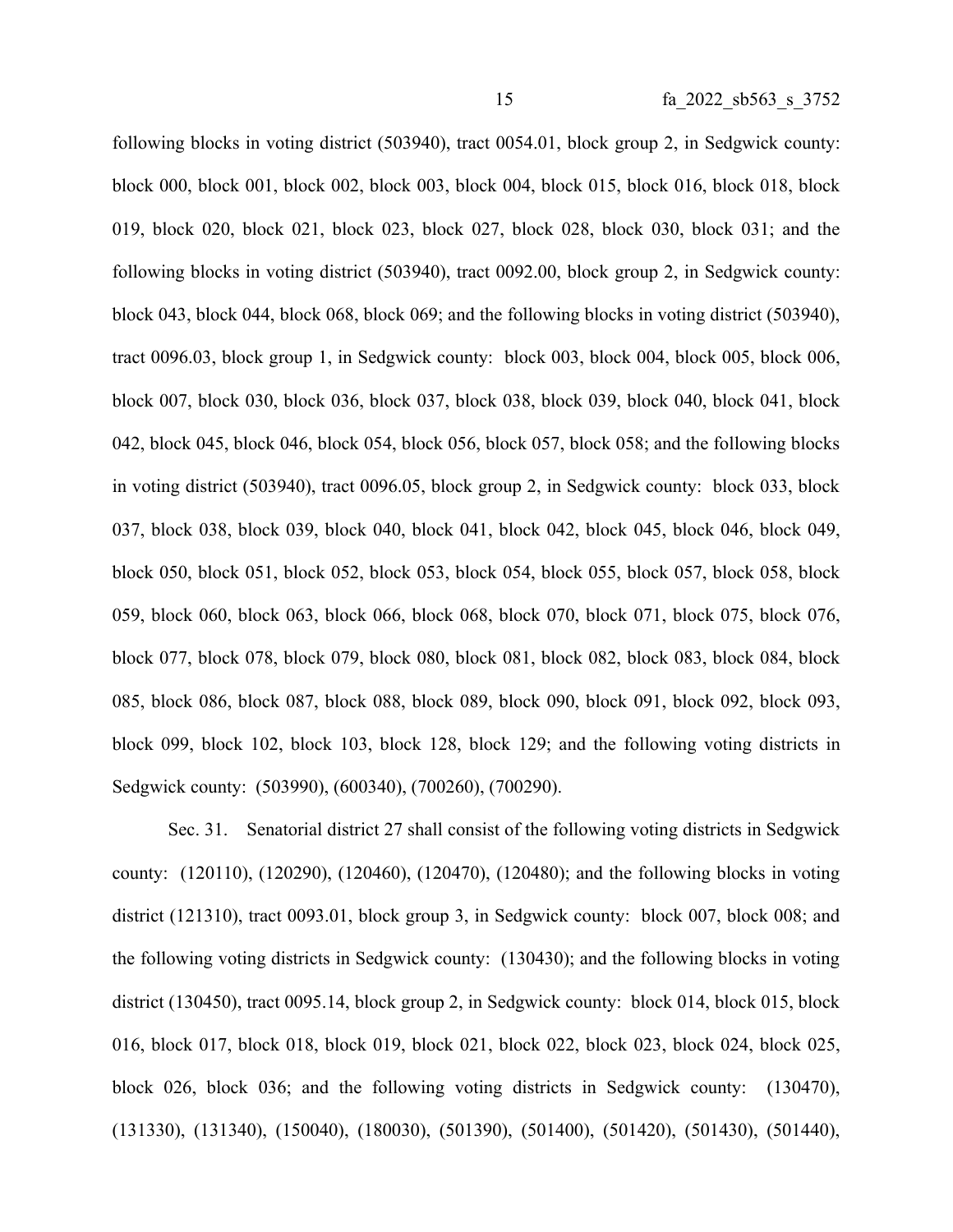$(501450)$ ,  $(501460)$ ; and the following blocks in voting district  $(501480)$ , tract  $(0103.01)$ , block group 1, in Sedgwick county: block 000, block 001, block 003, block 006, block 007, block 008, block 009, block 010, block 011, block 012, block 013, block 014, block 016, block 017, block 018, block 019, block 020, block 021, block 022, block 024, block 025; and the following blocks in voting district (501480), tract 0103.01, block group 2, in Sedgwick county: block 002, block 003, block 005, block 006, block 007, block 010, block 011, block 012, block 014, block 016, block 017, block 018, block 020, block 021, block 022, block 023, block 024, block 025; and the following blocks in voting district (501480), tract 0103.01, block group 3, in Sedgwick county: block 001, block 002, block 003, block 004, block 005, block 006; and the following voting districts in Sedgwick county: (501500), (501540), (501550), (501560), (501570), (501580), (501590), (501620), (501630), (501640), (501650), (501660), (501670), (501730), (501850), (502410), (502460); and the following blocks in voting district (700210), tract 0103.01, block group 1, in Sedgwick county: block 004, block 005; and the following blocks in voting district (700210), tract 0103.01, block group 2, in Sedgwick county: block 008.

Sec. 32. Senatorial district 28 shall consist of the following voting districts in Sedgwick county: (120080), (120090), (120100), (120180), (120190), (120210), (120230), (120240), (120250), (120270), (120280), (120310), (120510), (120520), (120530), (130190), (130200), (130210), (130220), (130350), (130360), (130370), (130400), (130410), (130640), (130660), (130670), (130860), (130870), (131440), (131450), (131470), (131480), (131490), (131510), (131610), (131620), (131630), (131640); and the following blocks in voting district (500780), tract 0062.00, block group 2, in Sedgwick county: block 013, block 014, block 015, block 016, block 017, block 018, block 019, block 020; and the following blocks in voting district (500780), tract 0062.00, block group 3, in Sedgwick county: block 000, block 001, block 006, block 007, block 008, block 009, block 010; and the following voting districts in Sedgwick county: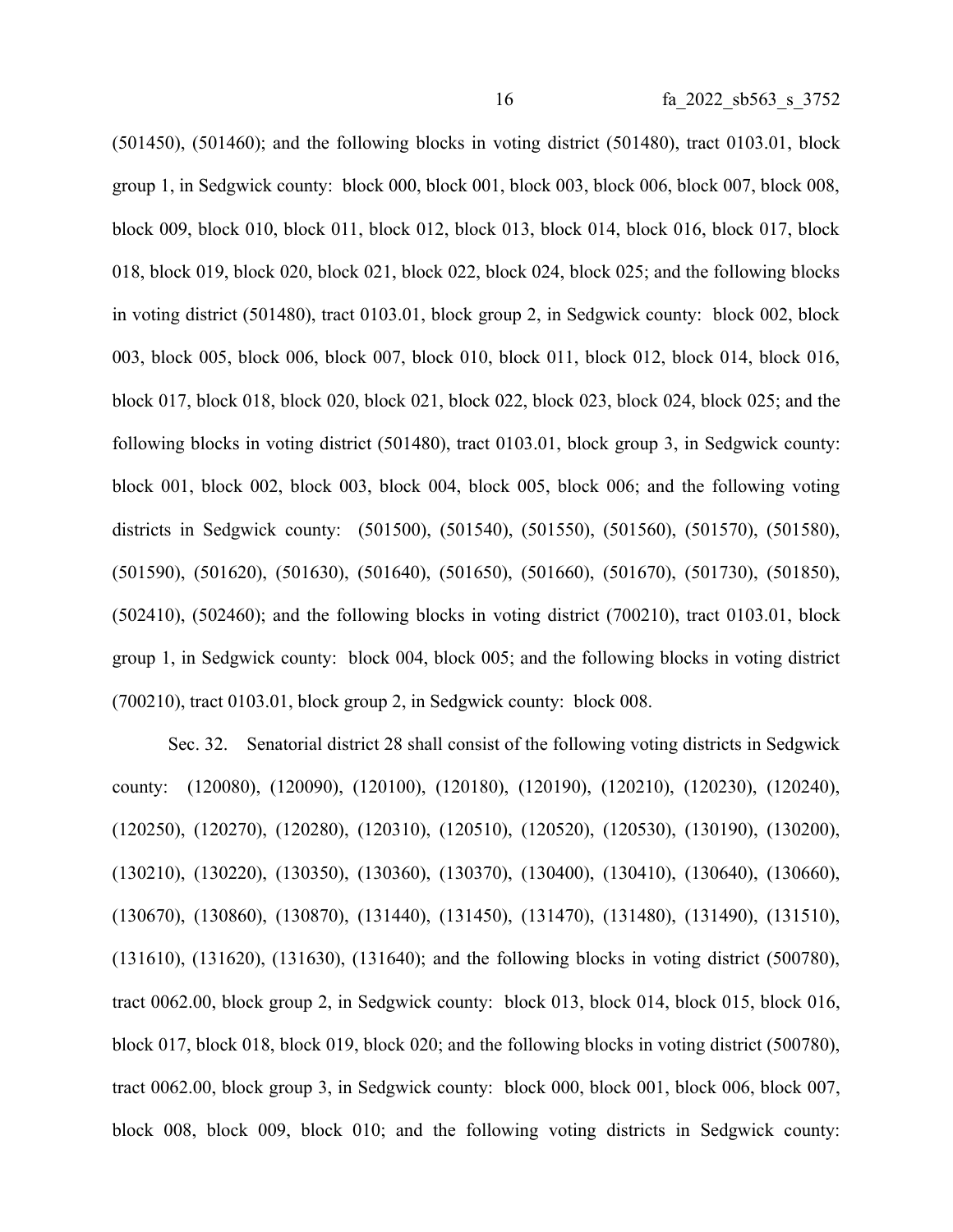(500840), (500870), (500880), (500890), (500900), (500910), (500940), (501030); and the following blocks in voting district (501110), tract 0054.01, block group 1, in Sedgwick county: block 002, block 003, block 004, block 005, block 013, block 014, block 016, block 017, block 018, block 019; and the following blocks in voting district (501110), tract 0091.00, block group 4, in Sedgwick county: block 016, block 017, block 018; and the following blocks in voting district (501110), tract 0091.00, block group 5, in Sedgwick county: block 024, block 033, block 034; and the following voting districts in Sedgwick county: (501150), (501160), (501170), (501180), (501200), (501210), (501320), (502260), (502270); and the following blocks in voting district (502290), tract 0058.00, block group 4, in Sedgwick county: block 025, block 026, block 027, block 028; and the following blocks in voting district (502290), tract 0100.05, block group 3, in Sedgwick county: block 000; and the following blocks in voting district (502290), tract 0100.07, block group 1, in Sedgwick county: block 002, block 003, block 004, block 005, block 006, block 007, block 008, block 009, block 010, block 011, block 012, block 013, block 014, block 017, block 018, block 019, block 020, block 021, block 022, block 023; and the following blocks in voting district (502570), tract 0100.07, block group 3, in Sedgwick county: block 015, block 016, block 017, block 018; and the following voting districts in Sedgwick county: (502610); and the following blocks in voting district (503590), tract 0056.00, block group 2, in Sedgwick county: block 003, block 004, block 005, block 006, block 039, block 040, block 042, block 043, block 045, block 046, block 048, block 050, block 051, block 053, block 054, block 055, block 057, block 058, block 060, block 062; and the following blocks in voting district (503590), tract 0056.00, block group 3, in Sedgwick county: block 019, block 021; and the following voting districts in Sedgwick county: (503650); and the following blocks in voting district (503940), tract 0054.01, block group 1, in Sedgwick county: block 006, block 008, block 009, block 010, block 011, block 012, block 023, block 024, block 025, block 026, block 027,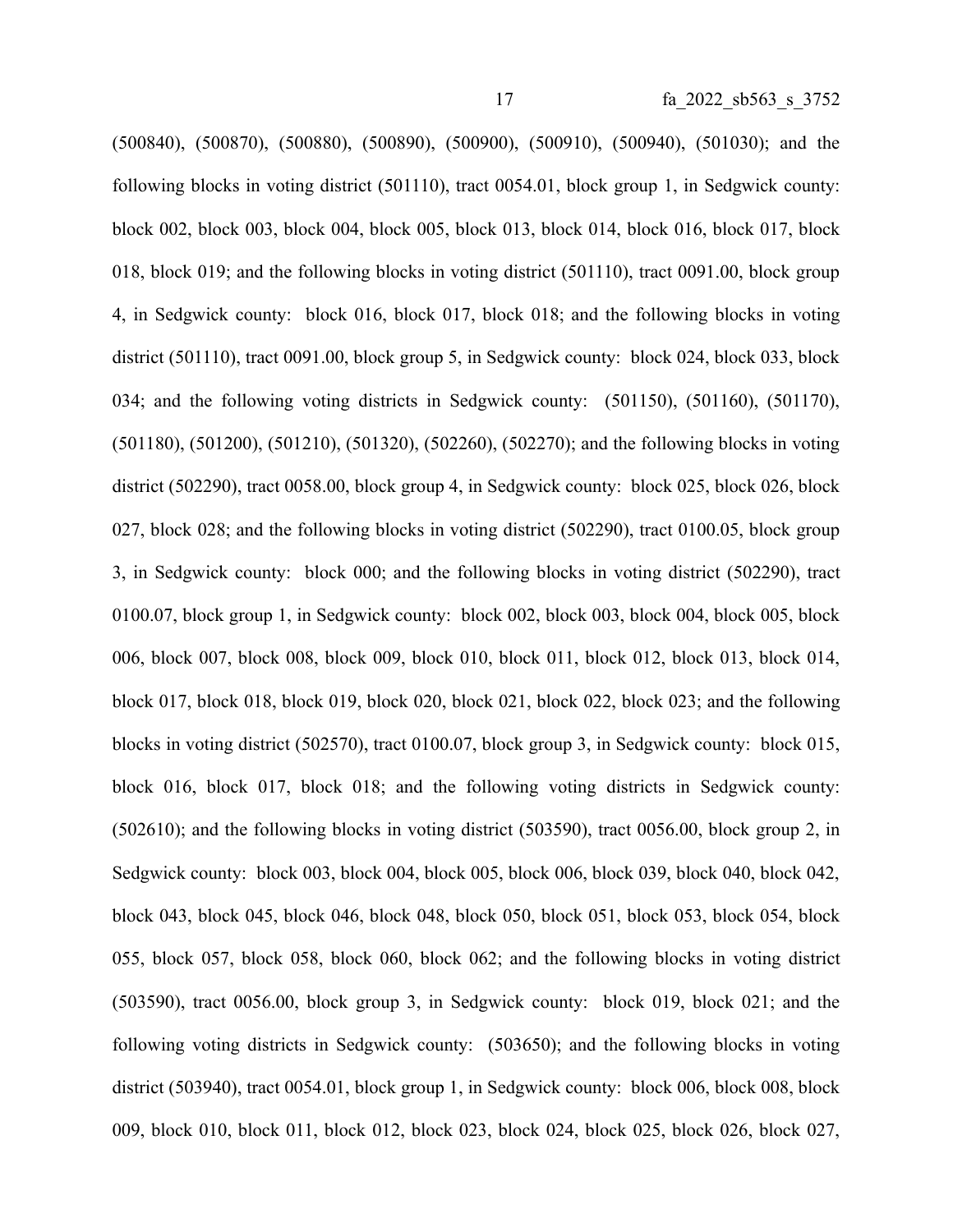block 028, block 029, block 031, block 032, block 037, block 038, block 046, block 048, block 061, block 062, block 063, block 064, block 071, block 076; and the following voting districts in Sedgwick county:  $(600020)$ .

Sec. 33. Senatorial district 29 shall consist of the following voting districts in Sedgwick county: (120070), (120360), (130020), (130030), (130040), (500060), (500080), (500090), (500120), (500130), (500140), (500150), (500160), (500170), (500180), (500190), (500200), (500360), (500790), (500800), (500810), (501820), (501960), (501990).

Sec. 34. Senatorial district 30 shall consist of the following voting districts in Sedgwick county: (120030), (120040), (120200), (120220), (120260); and the following blocks in voting district (120370), tract 0100.02, block group 2, in Sedgwick county: block 023, block 024, block 028, block 043, block 044, block 045, block 047, block 049; and the following voting districts in Sedgwick county: (120380), (120410); and the following blocks in voting district (120430), tract 0072.01, block group 2, in Sedgwick county: block 011, block 014; and the following voting districts in Sedgwick county: (130010), (130090); and the following blocks in voting district (130100), tract 0072.01, block group 1, in Sedgwick county: block 000, block 021, block 022, block 023; and the following blocks in voting district (130100), tract 0072.07, block group 1, in Sedgwick county: block 000; and the following blocks in voting district (130100), tract 0100.02, block group 1, in Sedgwick county: block 003; and the following blocks in voting district (130100), tract 0100.02, block group 2, in Sedgwick county: block 027, block 031, block 046, block 048; and the following voting districts in Sedgwick county: (130140), (130150), (130620), (130630), (130650), (130840), (131100); and the following blocks in voting district (131110), tract 0072.01, block group 2, in Sedgwick county: block 024, block 029; and the following voting districts in Sedgwick county: (131120), (131140), (131150), (131170), (131180), (131210), (131220), (131230), (131240), (131250), (131260), (131270), (131280),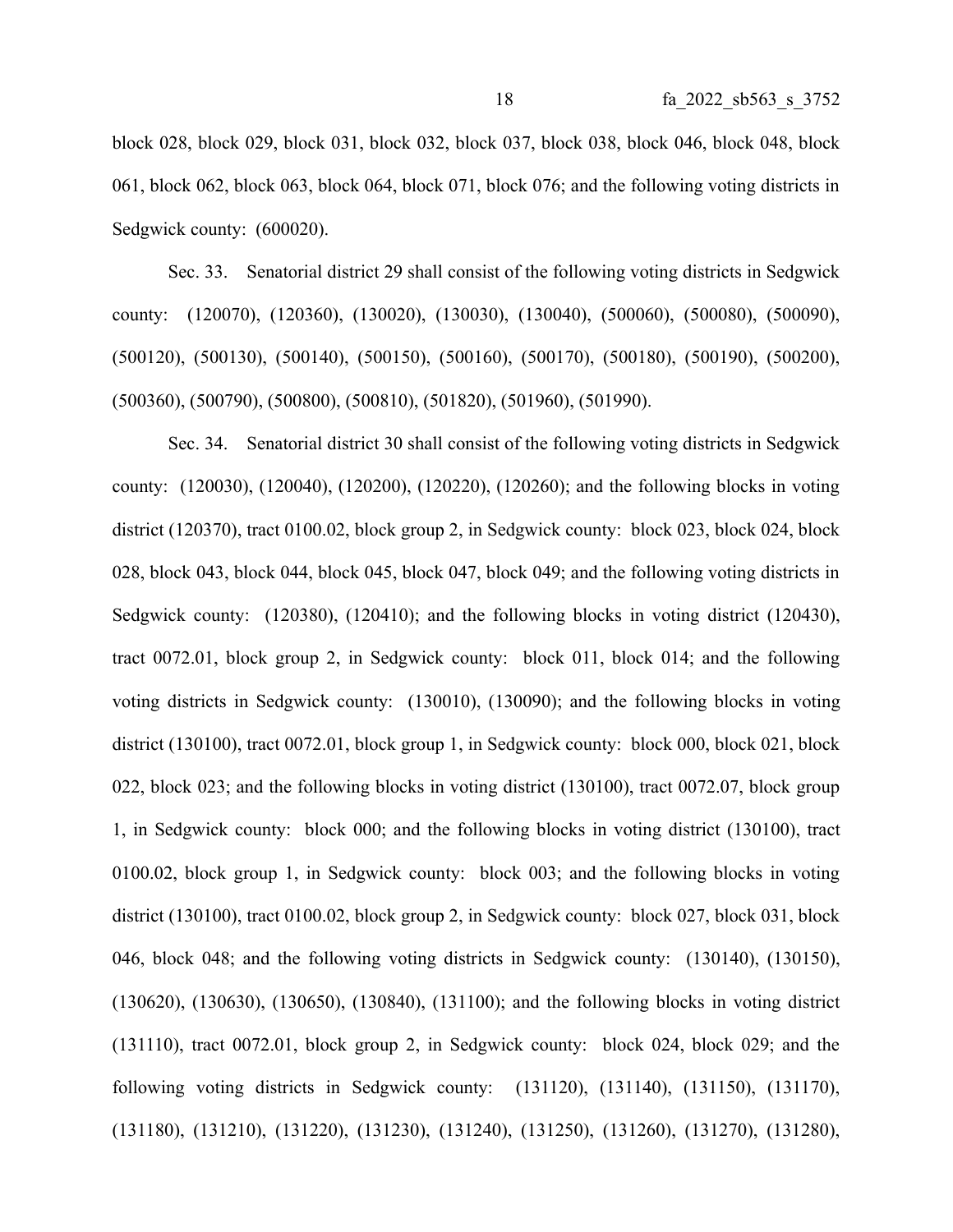(131290), (131500), (131520), (131530), (140010), (140060), (170010), (500110), (500370), (500380), (500390), (500400), (500410), (500420), (500430), (500440), (500450); and the following blocks in voting district (500560), tract 0072.01, block group 1, in Sedgwick county: block 003; and the following blocks in voting district (500560), tract 0072.01, block group 2, in Sedgwick county: block 012, block 013, block 015, block 016, block 017, block 018, block 019, block 020, block 021, block 022, block 023, block 025, block 026; and the following blocks in voting district (500560), tract 0072.01, block group 3, in Sedgwick county: block 000, block 009, block 010, block 012, block 016, block 035, block 036, block 037, block 038, block 039, block 040, block 041, block 042, block 043, block 044, block 045, block 046, block 047, block 048, block 049, block 050, block 051, block 052, block 053; and the following blocks in voting district (500560), tract 0100.02, block group 2, in Sedgwick county: block 018, block 025, block 026; and the following voting districts in Sedgwick county: (500570), (500580), (500590), (502280); and the following blocks in voting district (502290), tract 0100.07, block group 3, in Sedgwick county: block 036, block 037; and the following voting districts in Sedgwick county: (502400); and the following blocks in voting district (502570), tract 0100.06, block group 1, in Sedgwick county: block 000, block 001, block 005, block 006, block 007, block 008, block 012, block 013, block 014, block 015, block 016, block 017, block 018, block 019, block 020, block 021, block 022, block 023, block 024, block 025, block 026, block 027, block 028, block 029, block 033, block 034, block 035, block 036, block 037, block 038, block 039, block 040, block 041, block 042, block 043, block 044, block 045, block 046, block 047, block 048, block 049, block 050, block 051, block 052, block 053, block 054, block 055, block 057, block 058, block 060, block 061, block 062, block 063, block 064, block 065, block 066, block 067, block 068, block 069, block 070, block 071, block 072; and the following blocks in voting district (502570), tract 0100.07, block group 3, in Sedgwick county: block 000, block 001, block 002, block 003,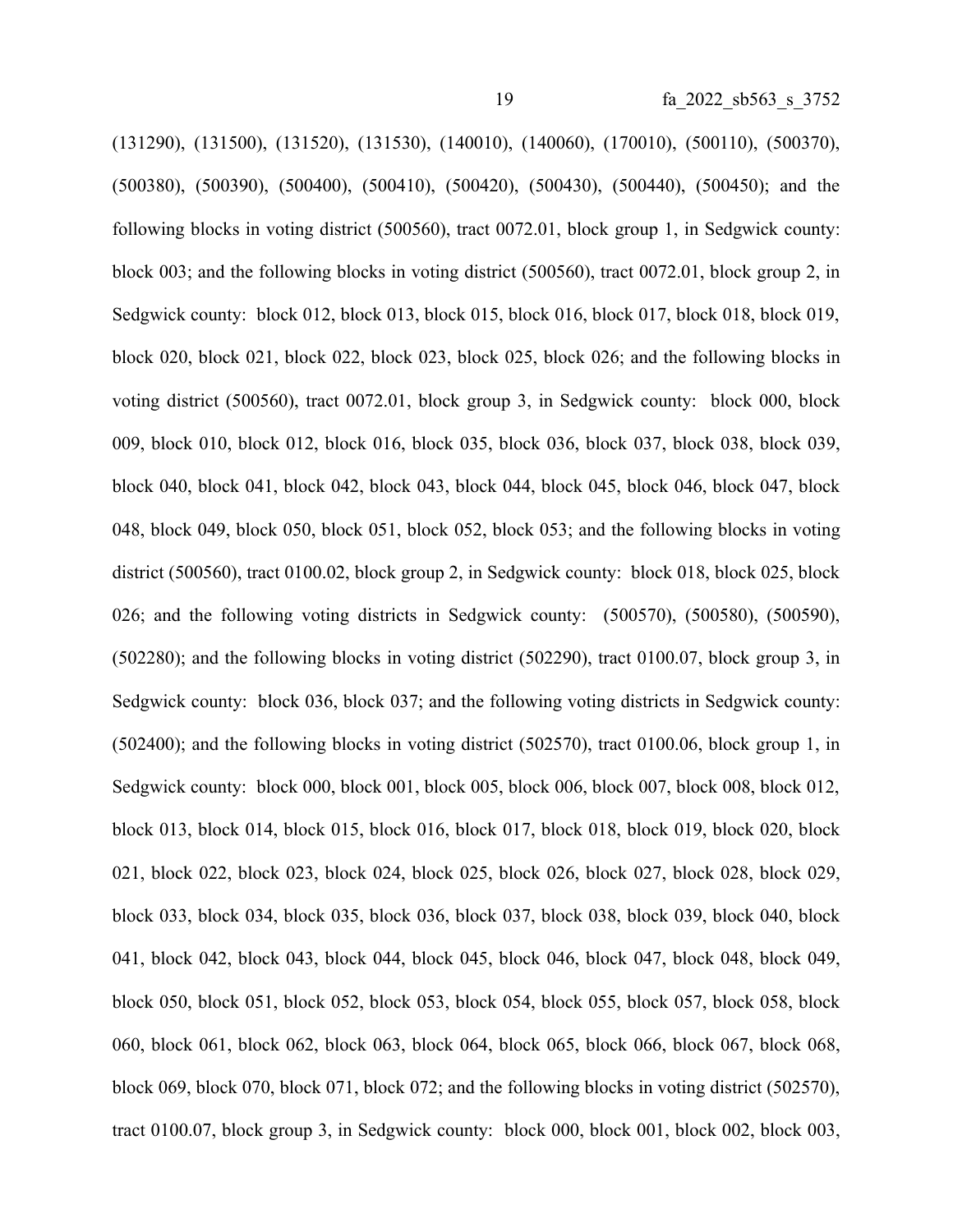block 004, block 005, block 006, block 007, block 008, block 009, block 010, block 011, block 012, block 013, block 014, block 019, block 020, block 021, block 022, block 023, block 024, block 025, block 026, block 027, block 028, block 029, block 030, block 031, block 032, block 033, block 039, block 041, block 042, block 049, block 050, block 051, block 052, block 053, block 054, block 055, block 056, block 057, block 058, block 059, block 060, block 061, block 062, block 063, block 064, block 065, block 066, block 067, block 068, block 069, block 070, block 071, block 072, block 073, block 074; and the following voting districts in Sedgwick county: (502580), (503030), (503070), (503120), (503180), (503190), (503700), (503740); and the following blocks in voting district (503760), tract 0097.00, block group 1, in Sedgwick county: block 021, block 022, block 036, block 045, block 046, block 047; and the following blocks in voting district (503760), tract 0097.00, block group 2, in Sedgwick county: block 000, block 001, block 002, block 003, block 004, block 005, block 006, block 007, block 008, block 009, block 010, block 011, block 012, block 013, block 014, block 015, block 016, block 017, block 018, block 019, block 020, block 021, block 022, block 023, block 024, block 025, block 026, block 027, block 028, block 029, block 030, block 031, block 032, block 033, block 034, block 035, block 036, block 037, block 038, block 039, block 040, block 041, block 042, block 043, block 044, block 045, block 046; and the following blocks in voting district (503760), tract 0097.00, block group 4, in Sedgwick county: block 000, block 001, block 002, block 003, block 004, block 005, block 006, block 007, block 008, block 009, block 010, block 011, block 012, block 013, block 014, block 015, block 016, block 017, block 018, block 019, block 020, block 021, block 022, block 023, block 024, block 025, block 026, block 027, block 028, block 030, block 031, block 032, block 033, block 035, block 036, block 040, block 041, block 044, block 045, block 046, block 047, block 048, block 049, block 050, block 051, block 052, block 053, block 054, block 055, block 056, block 057, block 059, block 060, block 061, block 062; and the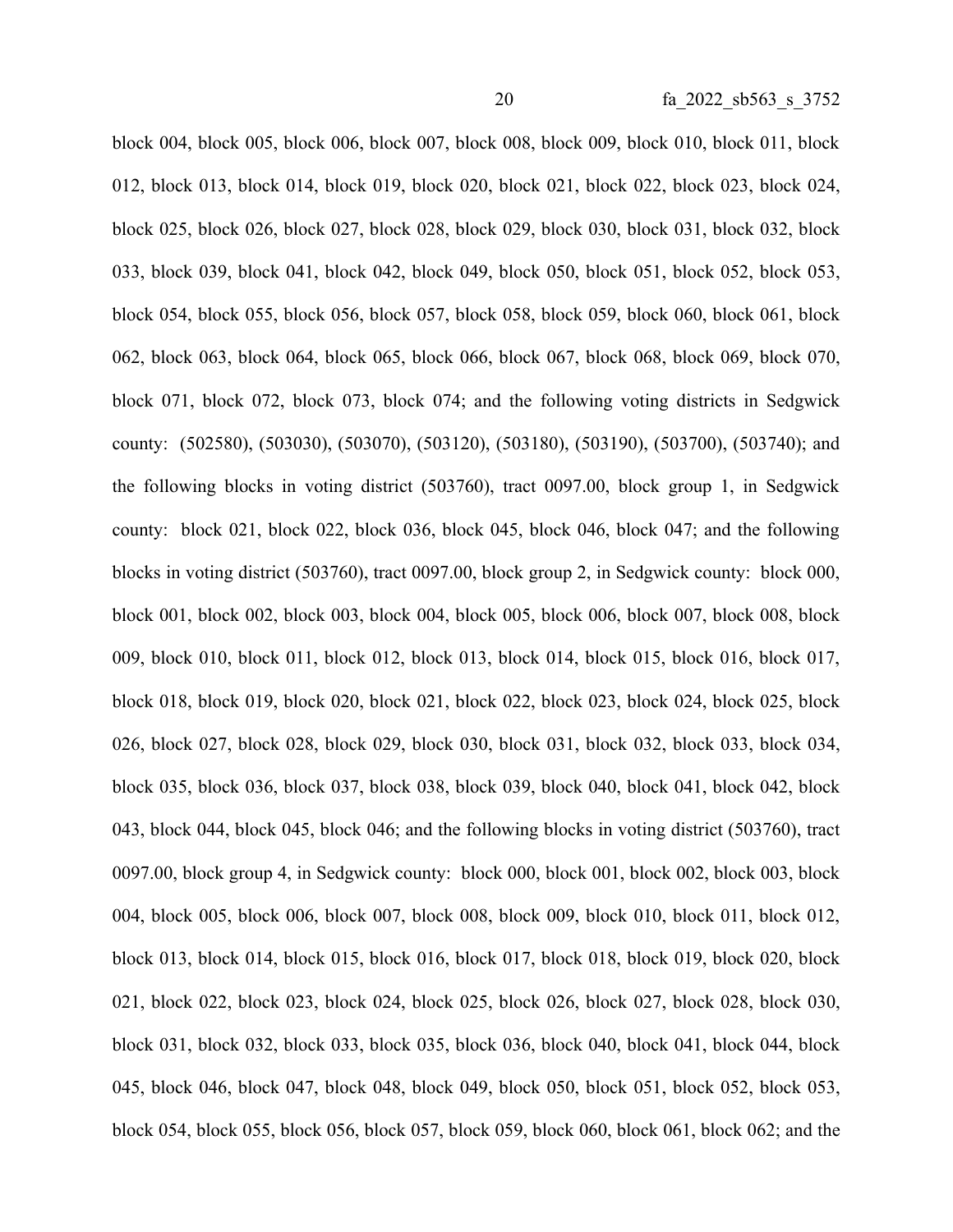following blocks in voting district (503770), tract 0097.00, block group 1, in Sedgwick county: block 000, block 001, block 002, block 004, block 005, block 006, block 009, block 010, block 011, block 012, block 013, block 014, block 015, block 016, block 017, block 018, block 019, block 020, block 023, block 024, block 025, block 026, block 027, block 028, block 029, block 030, block 031, block 032, block 033, block 034, block 035, block 037, block 038, block 039, block 040, block 041, block 042, block 043, block 044, block 048, block 049, block 050, block 051, block 052; and the following voting districts in Sedgwick county: (600010), (700590), (800010); and the following voting districts in Sumner county: (000220), (120030), (12003A), (120050), (900040), (900050).

Sec. 35. Senatorial district 31 shall consist of all of Harvey county; and the following voting districts in Sedgwick county: (120140), (120150); and the following blocks in voting district (120330), tract 0101.13, block group 1, in Sedgwick county: block 042; and the following blocks in voting district (120330), tract 0101.13, block group 2, in Sedgwick county: block 029, block 030, block 031, block 034; and the following voting districts in Sedgwick county: (120340), (120350), (120490), (120500), (120540); and the following blocks in voting district (121310), tract 0095.14, block group 2, in Sedgwick county: block 030; and the following voting districts in Sedgwick county: (121320), (121330), (130050), (130060); and the following blocks in voting district (130450), tract 0095.14, block group 2, in Sedgwick county: block 001, block 003, block 004, block 005, block 006, block 007, block 010, block 011, block 031; and the following voting districts in Sedgwick county: (130480), (130490), (130500), (130680), (130700), (130710), (130720), (130730), (130740), (130750), (130760), (130770), (130780), (130790), (130800), (130940), (130950), (130960), (130970), (130980), (130990), (131010), (131020), (131030), (131040), (131050), (131060), (131070), (131080), (131310), (131320), (131350), (131360), (131380), (131390), (131550), (131560), (131570), (131580),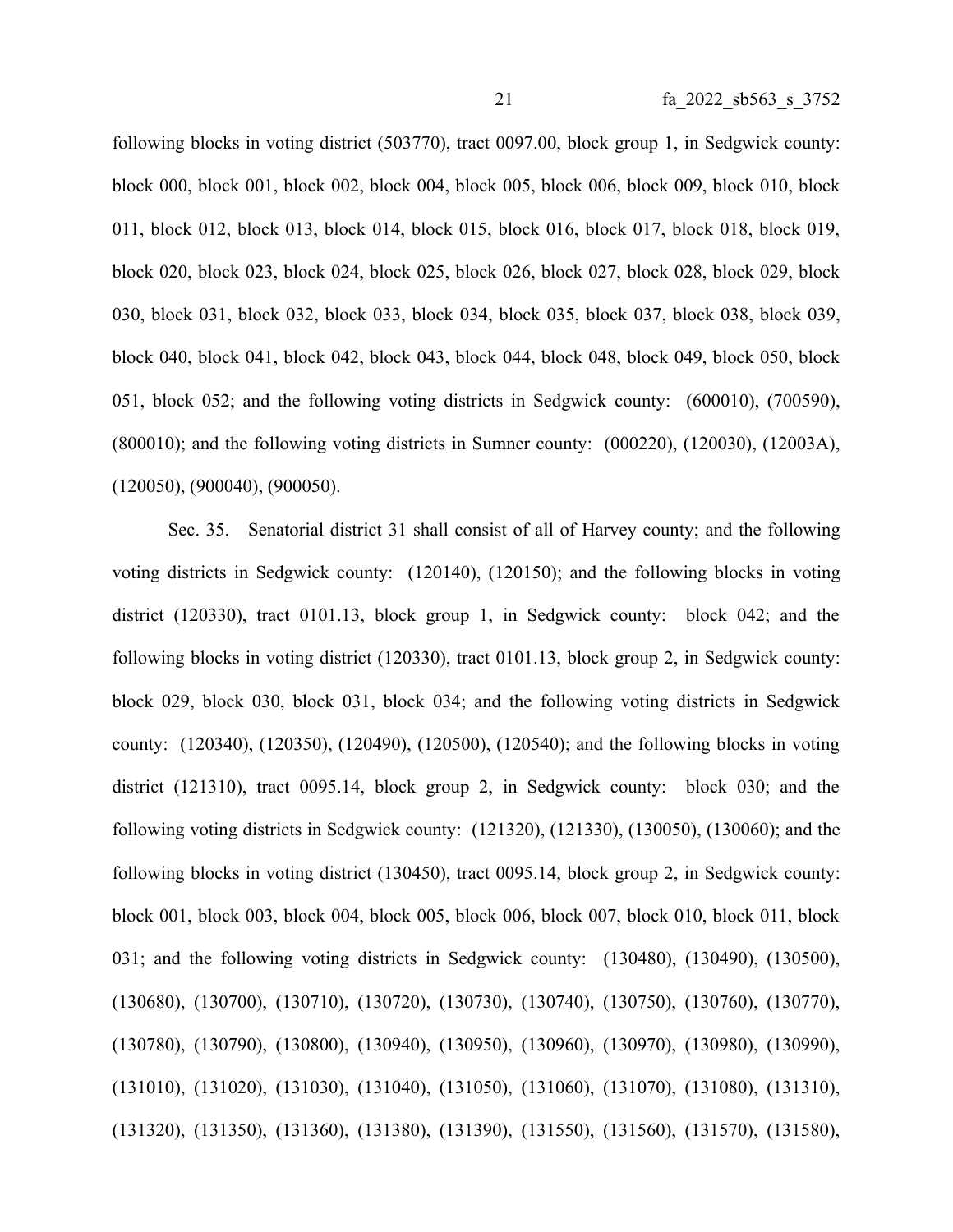(131590), (131600), (140030), (140050), (150010), (150020), (150030), (170050), (190030), (190050), (500280); and the following blocks in voting district (501480), tract 0103.02, block group 4, in Sedgwick county: block 087; and the following voting districts in Sedgwick county: (501940), (502000), (502010), (502030), (502040), (502070), (502480), (502560), (502830), (502850), (502890), (502900), (502930), (502960), (503290), (503370), (503400), (503470), (503490), (503500), (503800), (700010); and the following blocks in voting district (700210), tract 0103.01, block group 2, in Sedgwick county: block 000, block 001, block 009, block 015, block 019, block 026, block 027; and the following blocks in voting district (700210), tract 0103.02, block group 1, in Sedgwick county: block 005, block 007, block 008, block 011, block 012, block 013, block 015, block 016, block 020, block 021, block 023, block 024, block 025, block 026, block 027, block 028, block 029, block 030, block 031, block 032, block 037; and the following blocks in voting district (700210), tract 0103.02, block group 3, in Sedgwick county: block 059, block 062; and the following blocks in voting district (700210), tract 0103.02, block group 4, in Sedgwick county: block 067, block 068, block 077, block 081, block 085, block 086, block 093, block 095, block 098, block 099; and the following voting districts in Sedgwick county: (700310), (700330), (700350), (700390), (700400).

Sec. 36. Senatorial district 32 shall consist of the following voting districts in Butler county: (00002A), (000030), (00004A), (000050), (000080), (000110), (000130), (000270), (000300), (000380), (000440), (000450), (120050), (80010B); and all of Cowley county; and all of Harper county; and the following voting districts in Sumner county: (000010), (000020), (00002A), (00002B), (000030), (000040), (000050), (000060), (000070), (000080), (000090), (000100), (000110), (000120), (000130), (000140), (000150), (000160), (000170), (000180), (000190), (000200), (000210), (000230), (000240), (000250), (000260), (000270), (000280), (000290), (000300), (000310), (000320), (000340), (000350), (000360), (000370), (00037A),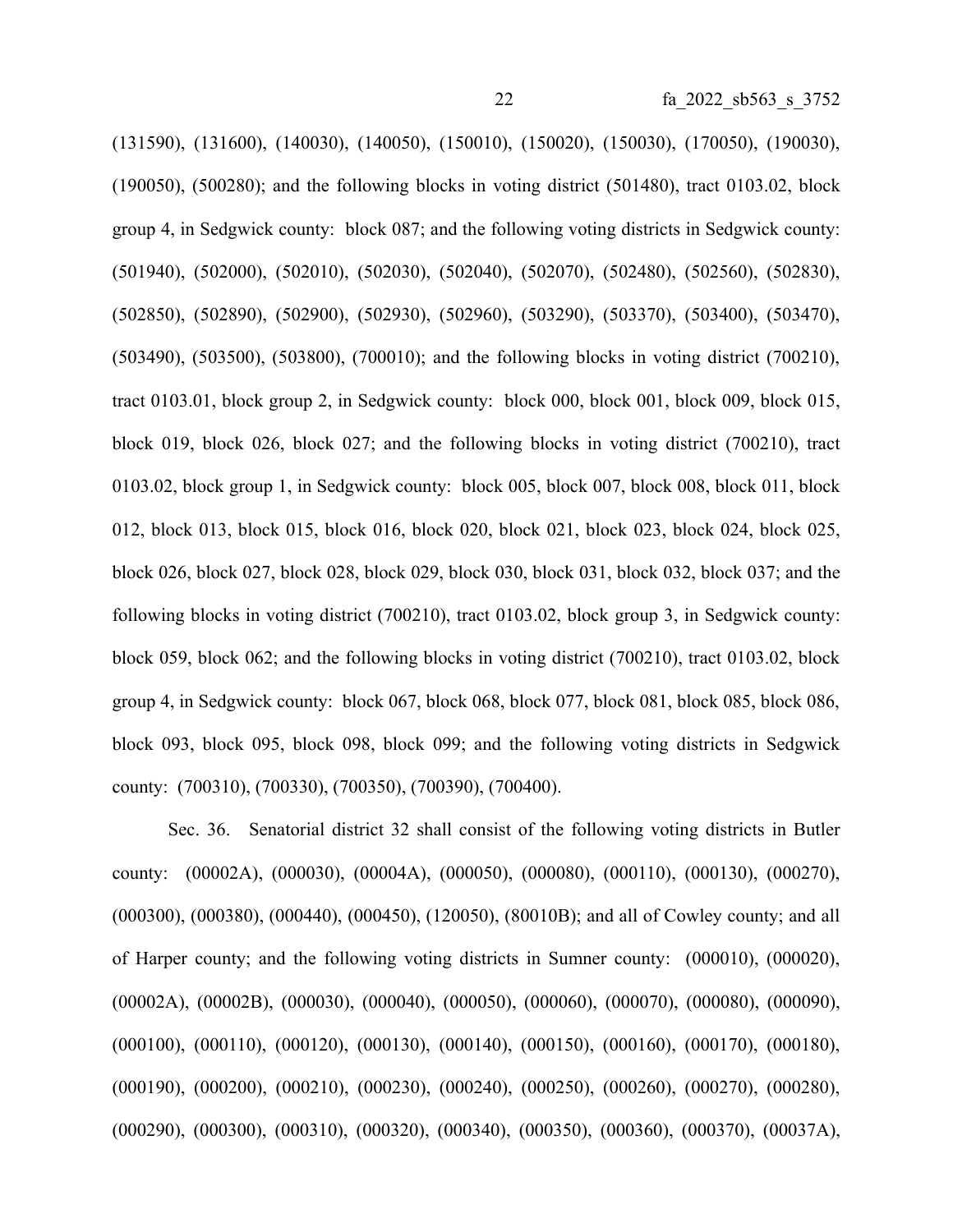(000380), (000390), (000400), (00041A), (120070), (120120), (120130), (12013A), (900010), (900020), (900030), (900060).

Sec. 37. Senatorial district 33 shall consist of all of Barton county; and all of Comanche county; and all of Edwards county; and all of Ellsworth county; and all of Kiowa county; and all of Ness county; and all of Pawnee county; and all of Pratt county; and all of Rice county; and all of Rush county; and all of Stafford county.

Sec. 38. Senatorial district 34 shall consist of all of Barber county; and all of Kingman county; and all of Reno county.

Sec. 39. Senatorial district 35 shall consist of the following voting districts in Johnson county: (000030), (001340), (00140B), (00147B), (001490), (001500), (001510), (002160), (002180), (002190), (002200), (002210), (00222A), (00222B), (002230), (002240), (00226B), (00249A), (004300), (900010), (900020); and the following blocks in voting district (900460), tract 0530.05, block group 1, in Johnson county: block 010, block 011, block 012, block 013; and the following voting districts in Johnson county: (900790), (900800), (900810), (900820), (900840), (900860), (900880), (900890), (900920), (900930), (900940), (901000), (901010), (901020), (901030), (901040), (901120), (901130), (901180), (901220), (920240), (920330), (920440), (920580), (920590), (920840), (920850), (920860), (920980), (921010).

Sec. 40. Senatorial district 36 shall consist of all of Clay county; and all of Cloud county; and all of Jewell county; and all of Lincoln county; and the following voting districts in Marshall county: (000030), (000040), (000080), (000100), (000130), (000150), (000160), (00017A), (00018A), (00018B), (00019A), (00019B), (00019C), (000200), (000230), (000270), (000280), (190010); and all of Mitchell county; and all of Osborne county; and all of Ottawa county; and the following voting districts in Phillips county: (000010), (000040), (000050), (000070), (000080), (000090), (000110), (000120), (000170), (000190), (000210), (000230),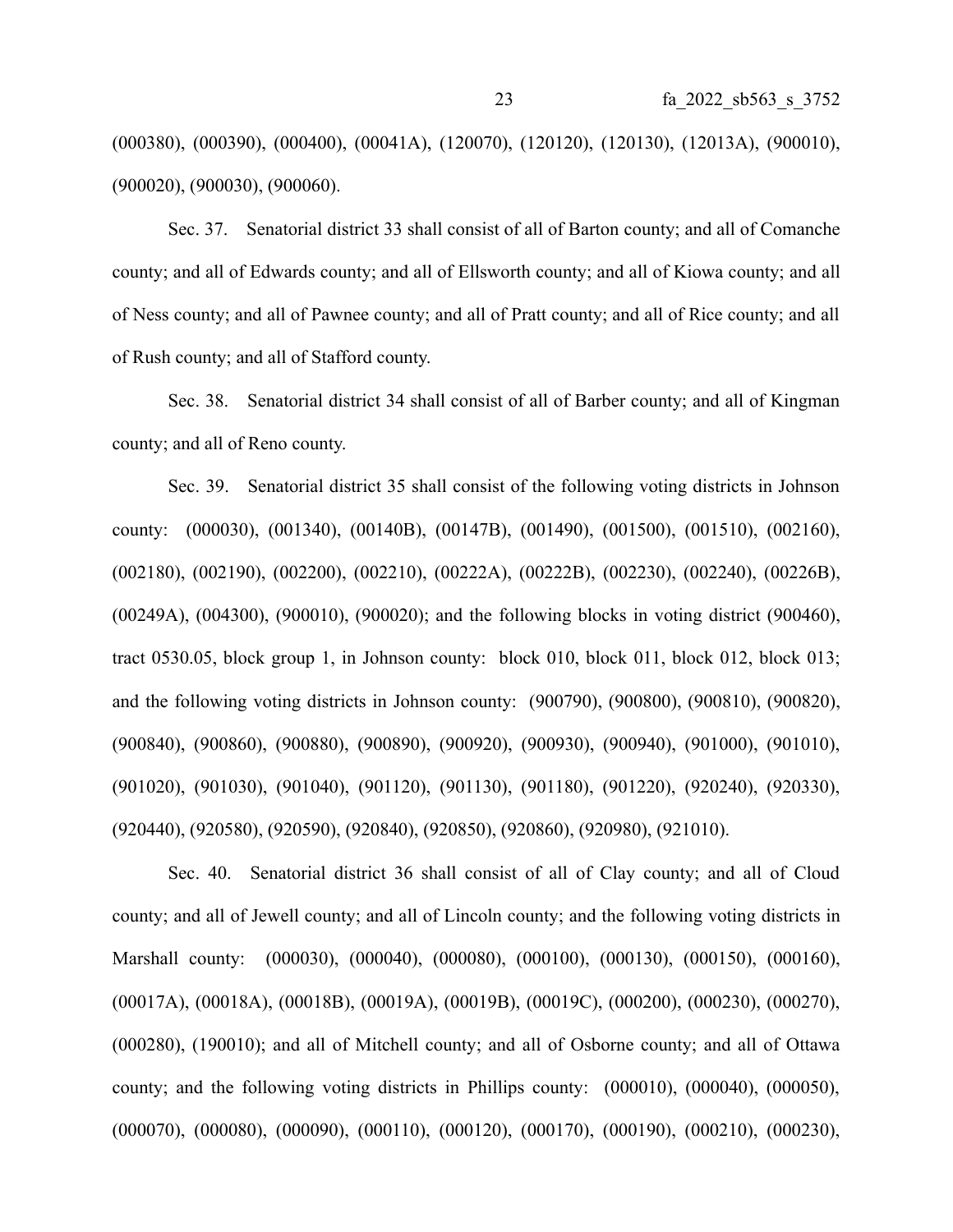(000240), (000250), (000270), (000280), (190010), (190020); and all of Republic county; and all of Rooks county; and all of Russell county; and all of Smith county; and all of Washington county.

Sec. 41. Senatorial district 37 shall consist of the following voting districts in Johnson county: (000090), (00014A), (00014C), (000160), (001090), (001130), (001200), (001210), (001220), (00153J), (00153K), (00153P), (004030), (004040), (004140), (004180), (100040), (12003B), (190020), (190030), (900080), (900090), (900100), (900110), (900120), (900130), (900150), (900160), (900170), (900180), (900570), (900640), (900660), (900680), (900700), (900740), (900760), (901510), (901560), (901730), (901750), (901810), (901820), (901830), (901900), (901950), (920230), (920390), (920410), (920420), (92043A), (920450), (920460), (920470), (920530), (920670), (920680), (920690), (920750), (920760), (920790), (921070), (921080); and the following voting districts in Miami county: (00003B), (00004B), (00004C), (00004D), (000080); and the following blocks in voting district (00019A), tract 1001.00, block group 2, in Miami county: block 033, block 034; and the following blocks in voting district (00019A), tract 1002.00, block group 4, in Miami county: block 062; and the following blocks in voting district (00019A), tract 1005.00, block group 3, in Miami county: block 016; and the following blocks in voting district (00019A), tract 1006.01, block group 4, in Miami county: block 000, block 001; and the following voting districts in Miami county: (000200), (000220), (000260), (120020), (120030), (120040); and the following blocks in voting district (120050), tract 1001.00, block group 1, in Miami county: block 010, block 011, block 012, block 017, block 018, block 019, block 020, block 032, block 061; and the following blocks in voting district (120050), tract 1001.00, block group 3, in Miami county: block 000; and the following blocks in voting district (120050), tract 1002.00, block group 3, in Miami county: block 048; and the following voting districts in Miami county: (120080), (120090), (180010), (180020),